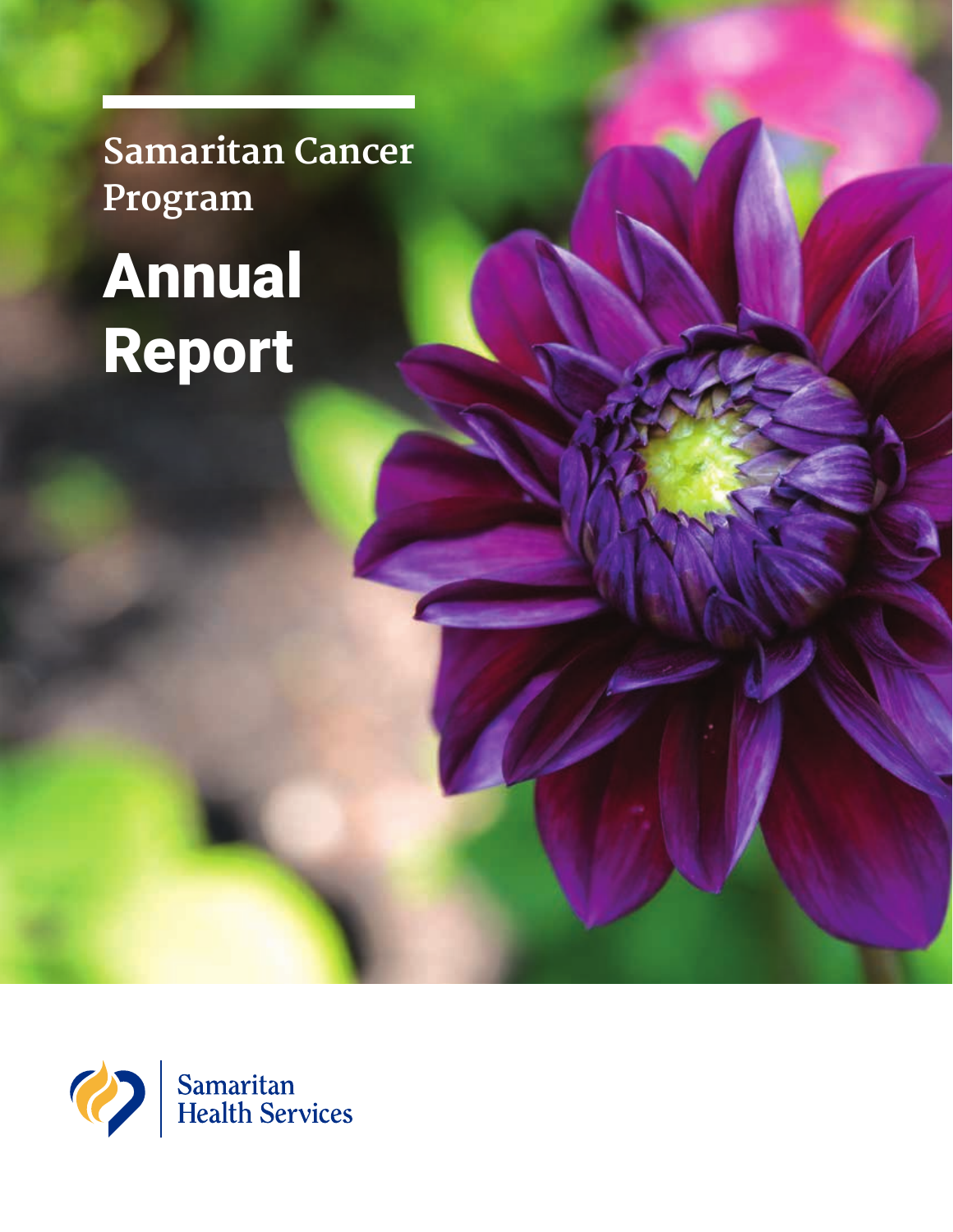## About the Samaritan Cancer Program

The Samaritan Cancer Program is a full-service cancer treatment network with services provided across the mid-Willamette Valley and central Oregon Coast.

The main facility is the donor-funded Samaritan Pastega Regional Cancer Center, located in Corvallis on the campus of Good Samaritan Regional Medical Center. The building opened in 2015 and brings together Samaritan Radiation Oncology, where patients undergo radiation treatments, and Samaritan Hematology & Oncology Consultants, which provides medical oncology

services. Beyond the cancer center each local Samaritan hospital provides chemotherapy and other supportive treatments, delivering comprehensive care for patients, close to home.

Patients and survivors benefit from a variety of support services in the Samaritan Cancer Program including support groups, social workers, financial advocate services, nutrition guidance and a hospitality house. Two Samaritan Cancer Resource Centers offer support, information, connection and rejuvenation for patients and their caregivers during

their journey through cancer. Both resource centers feature a salon with wigs and hats.

The Samaritan Cancer Program benefits from partnering with neighboring health care experts. Oncologists, pulmonologists, urologists, surgeons and other specialists all contribute to a multi-disciplinary approach to cancer care. In 2015, the Samaritan Cancer Program began collaborating with Stanford Medicine and its Stanford Cancer Center to enhance cancer care, education and clinical research in the region.

The only accredited cancer program serving patients and their loved ones in Albany, Corvallis, Lebanon, Lincoln City and Newport.

> A **OUALITY PROGRAM** OF THE AMERICAN

**COLLEGE OF SURGEONS** 







## Table of contents

- Stories and news
- **6** Foundation report
- 8 Comparative data
- 12 Tumor registry

2016 Annual Cancer Report, published 2017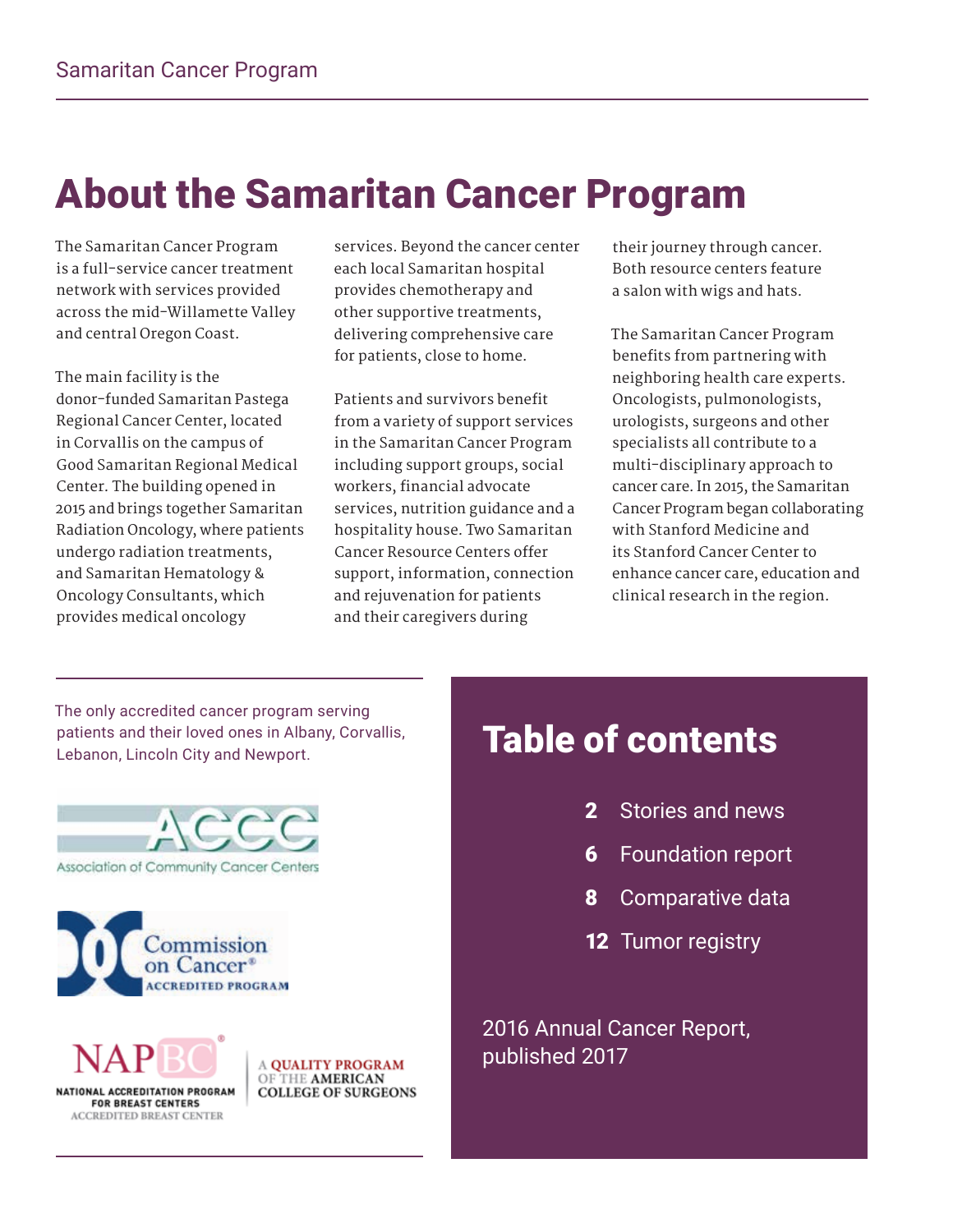





**Above left:** Support services such as massage during chemotherapy sessions is one of the many ways the Samaritan Cancer Program exceeds in cancer care.

**Above right:** Frank and Sherry Schoorl celebrate National Cancer Survivors Day, held the first Sunday in June at the Samaritan Pastega Regional Cancer Center in Corvallis.

**Below left:** Florentine Metz from Albany enjoys one of the many sessions from Arts Care, which holds regular workshops for cancer survivors to explore healing through art.

**Below right:** Painted rocks appear tucked into the landscaping of the Samaritan Pastega Regional Cancer Center, as part of a social phenomenon called "kindness rocks" that bring inspiring messages to their finders.

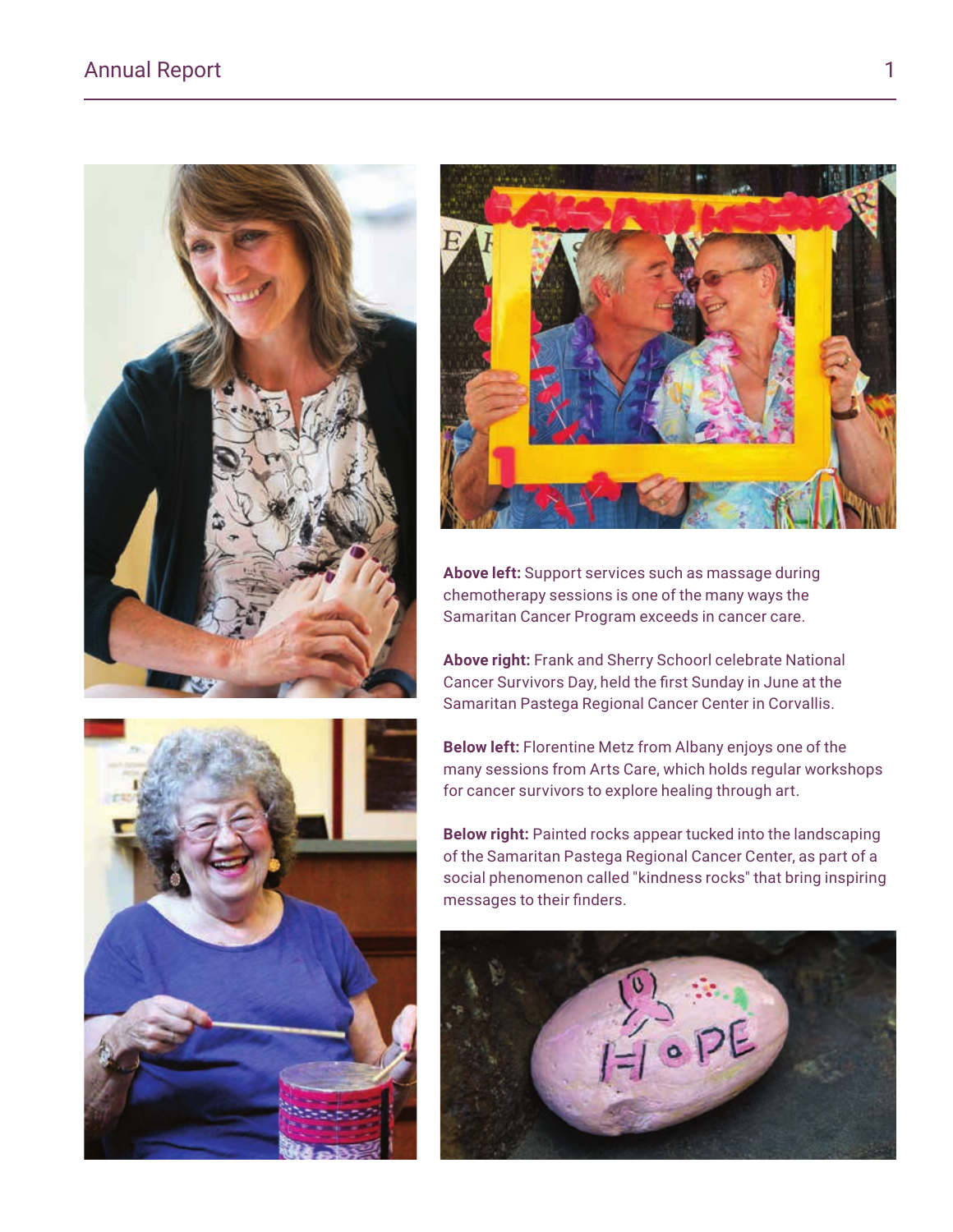

## A car accident, cancer and oral chemo

Donna Sims of Alsea was enjoying her retirement, with numerous raised beds of vegetables in her garden and plenty of things to crochet for her grand and great grandchildren.

On Jan. 4, 2017, she and her husband, Gary, decided to go into Corvallis and do some shopping.

"As we went up the mountain it was patchy snow, then as we got onto the top and coming down, it was solid ice," said Donna.

"We don't usually travel anywhere in bad weather, as I'm 77 and he's 82. All the way down the mountain I prayed to the Lord get me out

of this safely. Well, we got to the bottom of the mountain and right after a blind curve, our car did a donut and ended up in the ditch."

When the car came to a stop, Donna was unaware that there was a steep drop under her door.

"I dropped down and ended up under the car and broke my arm," she recalled. Before she knew it, the police and ambulance were there.

At Good Samaritan Regional Medical Center, Donna had her immediate medical needs addressed. Her arm was broken nearer to her shoulder. But there was something more.

"I have faith deep down."

## —Donna Sims

"The orthopedic doc said, 'You have either a cyst or nothing or cancer.' On the X-ray it looked like two little worms coming out of my arm."

"And I just knew I had cancer," said Donna. A lifelong optimist and a woman of faith, she said she also knew she would get through it.

Further testing confirmed it: multiple myeloma, which is cancer of the plasma cells that live in bone marrow.

"It's a sneaky little thing. If you think about it, breaking my arm was the only way I had to find out."

**Above:** Donna Sims with medical oncologist Dr. Farnoush Abar. "Dr. Abar takes as much time as needed. She's wonderful — I just love her," said Donna.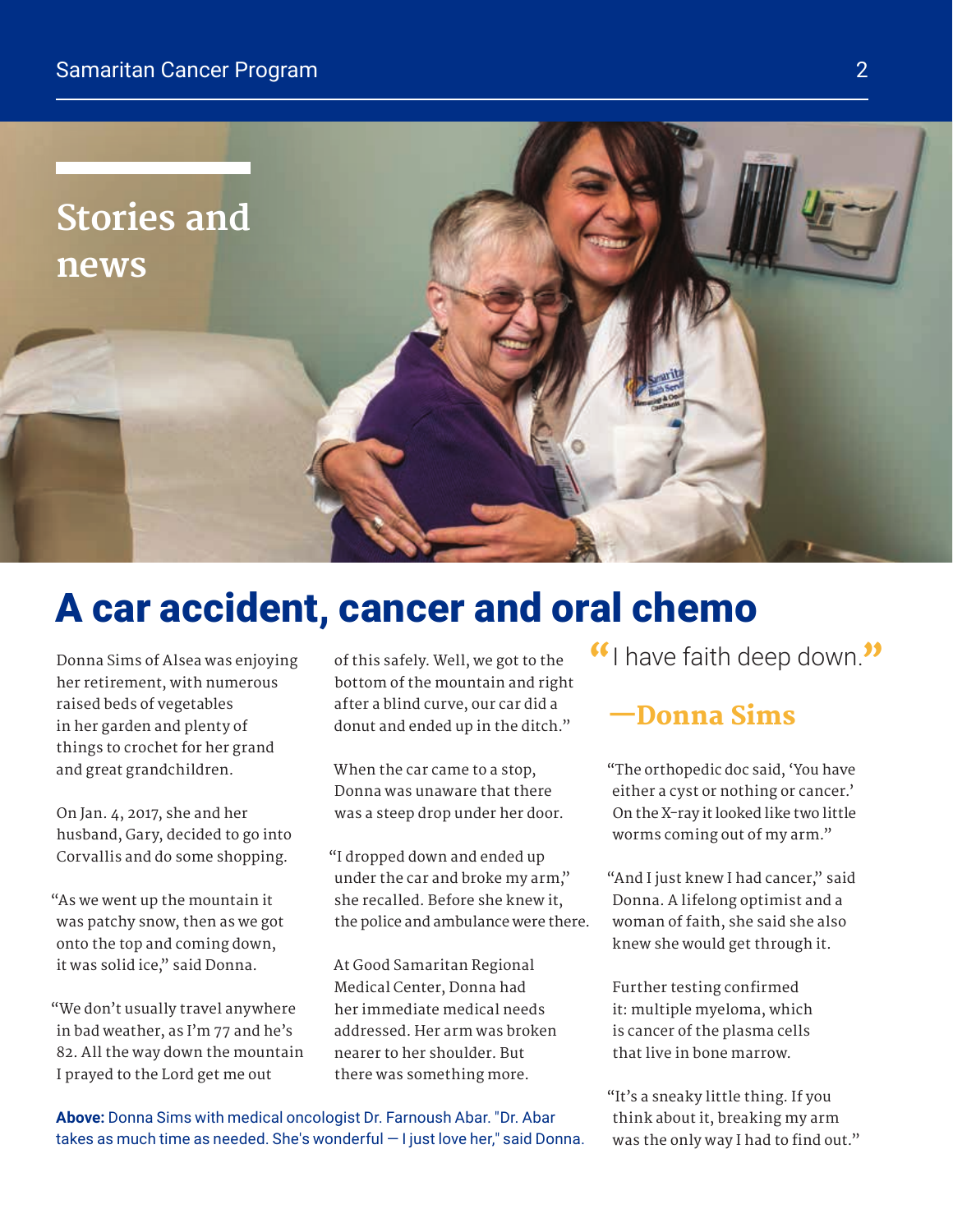The next step was to start fighting the cancer. Her treatment regimen included an oral chemotherapy called Lenalidomide (Revlimid®). And Donna learned she was eligible for a new way of receiving it: through the mail.

"Oral chemotherapy agents such as Revlimid have an ever-increasing role in treatment of cancer in the area of targeted anticancer therapy," said Farnoush Abar, MD, who is Donna's medical oncologist in the Samaritan Cancer Program.

"Oral chemotherapy agents comprise about 25 percent of cancer medications. This modality of cancer chemotherapy is expected to increase as the FDA approves one new oral oncolytic every four months."

Abar also noted that while this method is certainly more convenient for patients, as there is less travel time to the infusion center, it is still real chemotherapy with toxicities that need to be closely monitored.

Donna met the criteria and has been on Revlimid for almost a year. "I get dizzy but otherwise I'm tolerating it pretty well. I didn't lose my hair," she said. She also suffered from leg weakness and side effects of anti-nausea medication that is often prescribed alongside chemotherapy.

The process of receiving the medication speaks to a new era of medicine: her pill comes via UPS overnight.

"Mostly, I just take these pills and don't think about cancer," said Donna, whose arm has healed after months in a sling. This year her husband took care of most of the vegetable gardening duties, but next season Donna will be back to it. She's hoping for a better yield of green beans, and experimenting with egg shells "to keep the critters away."

In addition to a strong medical team, family came from far and wide to support Donna in her treatment. One granddaughter drove from Tillamook every week to be with Donna during some of her other appointments.

Through it all, Donna remains steadfast in that it's all going to be just fine.

"I have faith deep down", she said.

## **An innovative new treatment: oral chemotherapy**

Samaritan is leading the pack with its innovative new offering: oral chemotherapy.

The oral chemo program was piloted in 2016 as a quality study for the Samaritan Cancer Program's accreditation from the Commission on Cancer (CoC). The CoC verifies dedication to improving survival and quality of life for cancer patients through cancer prevention, research, education and monitoring of comprehensive quality care.

The side effects of oral chemo are much the same as the infused version, but it's more about time: A patient who would otherwise spend numerous hours in an infusion center can take the pill form at home and go about their day.

In addition to monitoring toxicities in patients, there are various obstacles to effectively delivering this form of treatment such as cost, patient adherence, and drug-drug interactions.

Samaritan's unique oral chemotherapy program has overcome these obstacles by streamlining insurance authorization and ensuring timely delivery of the proper dosage each month to the patient's door step.

Full-time oral chemotherapy pharmacist, Melissa Elliott, provides education, monitoring and support for patients and their family members.

"It is rewarding to feel like I'm helping make a difference during what can be a very difficult time for patients and their families," said Elliot.

Patient education and counseling are key to the program's success, taking place in person and through scheduled phone calls with an experienced pharmacist. Also, a personalized calendar is provided for guidance on the home medication schedule.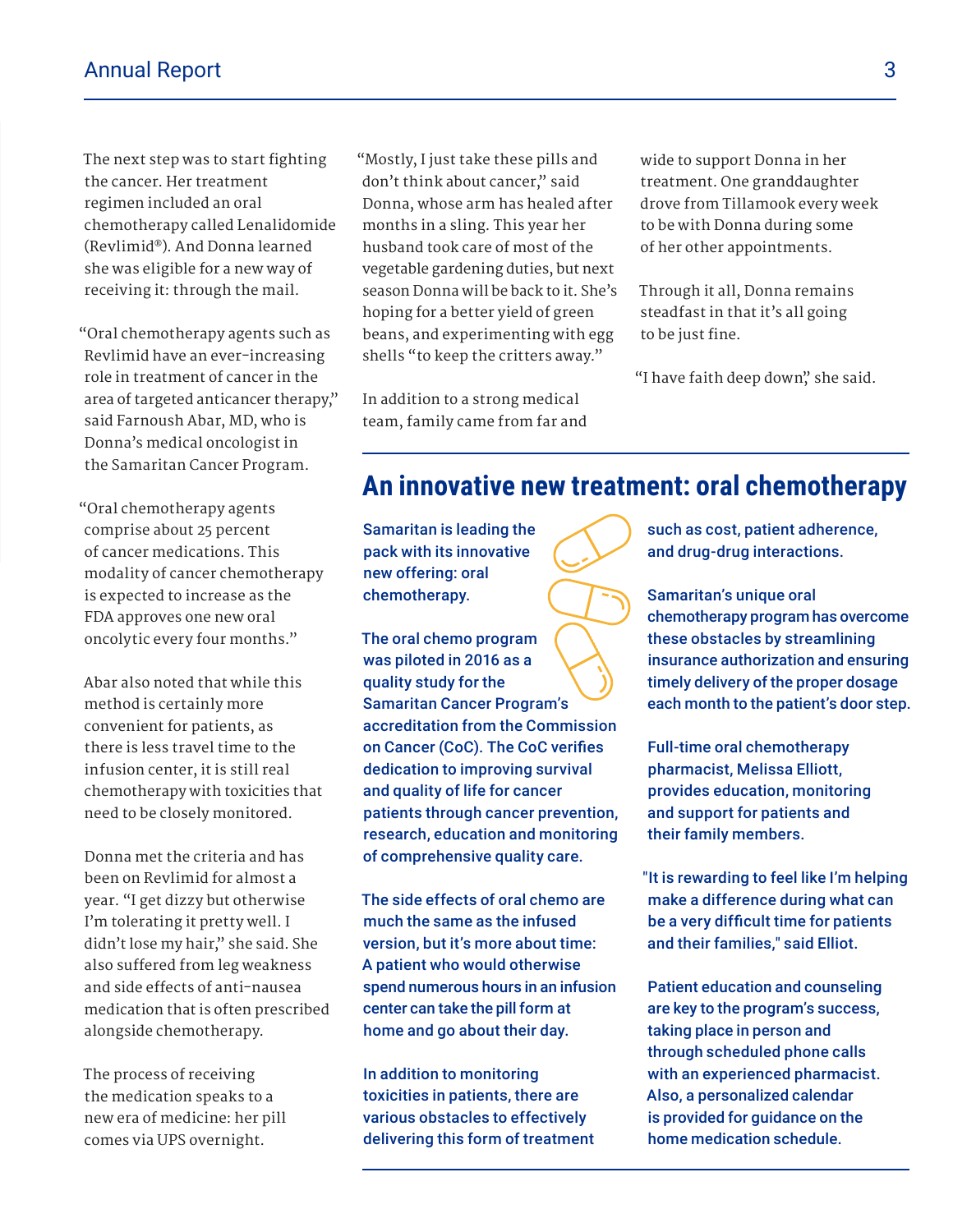## Bringing 'Annabelle's Hope' to patients with cancer

For longtime residents of the mid-Willamette Valley, Annabelle Forster was a fixture in the community. Involved in her local 4-H club since she was a child, a baker at Oregon State University for 20 years, involved in her family's farm and an avid collector of daffodils, Forster was known for helping people in many capacities.

When she passed away in June of 2015, it was only a matter of time before a way was found for this loving woman's name to live on. A new program at Samaritan Cancer Resource Centers called Annabelle's Hope is doing just that.

Stephanie Hagerty, the director of Samaritan Cancer Resource Centers and friend of the Forster family, knows how badly cancer patients need hope.

"Going through cancer treatment is incredibly draining on every aspect of yourself and your family," said Hagerty. "The idea with Annabelle's Hope is to give

patients little hopefulness gifts so they have something to look forward to."

Inspired by Forster's love of daffodils, patients receive daffodil blooms in the spring, a bulb in the fall to plant, flower seeds in the summer and mistletoe in the winter. The program is supported by donations from Greengable Farms and Athena and Dave Nofziger.

"My mother was just a daffodil lady," said Monte Forster, Annabelle's son. "She loved people and was a giving person who would do whatever she could to help."

As the story goes, a woman had written to the local paper upset because someone had picked all the daffodils in her yard that she had been growing for her daughter's wedding. Forster saw the letter, contacted the paper and invited the woman to get as many as she needed from Forster's own garden. In her thanks,



"Flowers mean so much to people. Daffodils are hope for the future, but also to give people a brighter day today."

## —Monte Forster

the woman coined Forster the "Good Samaritan."

Hagerty believes this new project of hope perfectly reflects Annabelle and the generous spirit of the Forster family.

"Flowers mean so much to people," said Monte, who counts 150 varieties in his mother's collection. "Daffodils are hope for the future, but also to give people a brighter day today."

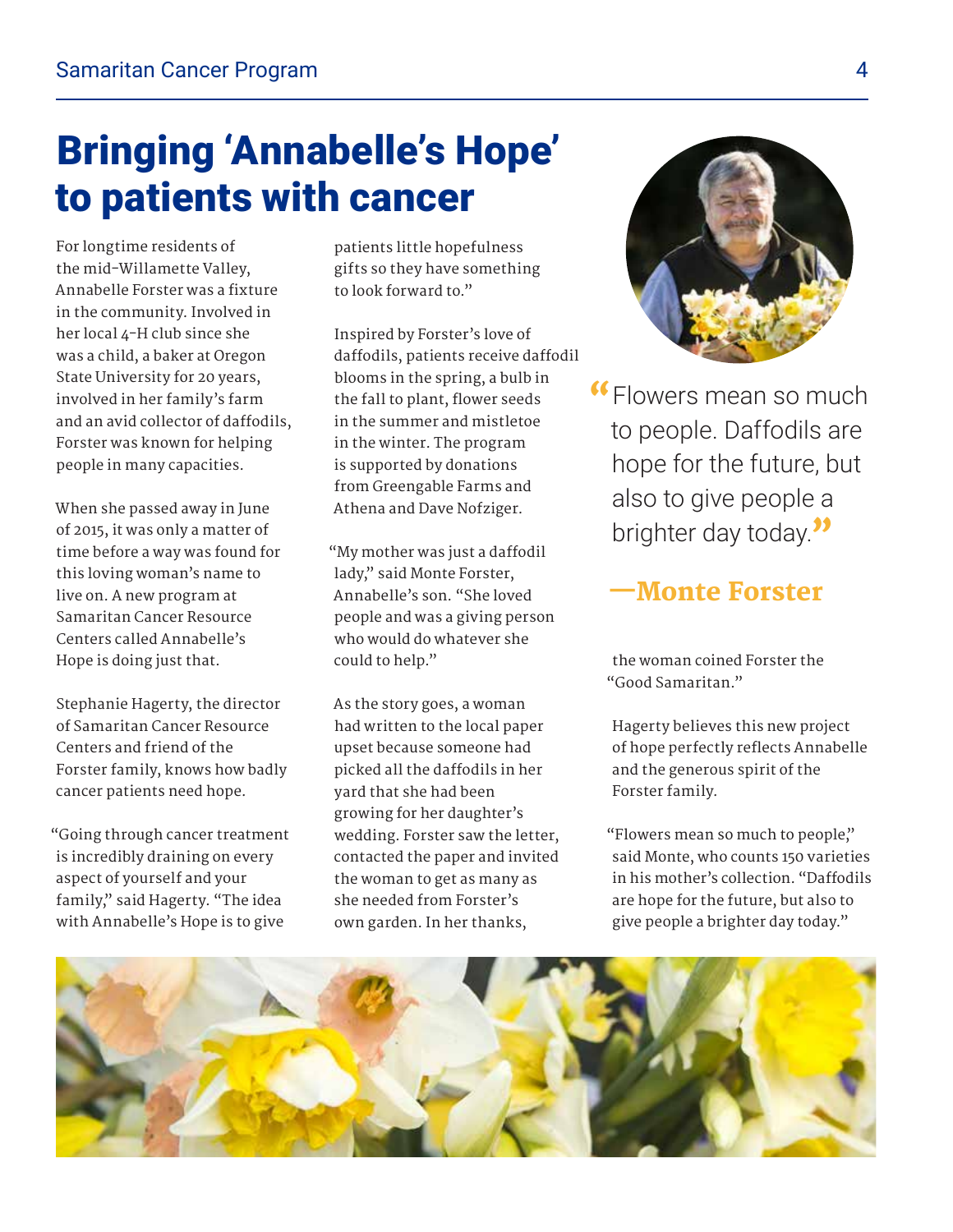## Community cancer screenings offered

**Our free, community cancer screenings help people who are un- and under-insured throughout Benton, Lincoln and Linn counties.\*** \* From data collected 2012 to 2017. **HPV tests Pap tests for cervical cancer Mammograms Head/neck cancer screenings Skin cancer screenings Clinical breast exams** 316 457 375 78 467 628

## **New physicians in the Samaritan Cancer Program**



Medical oncologist Keith Goldstein, MD, earned a Bachelor of Science from Cornell University and a medical degree from St. George's University School of Medicine. He completed a residency in internal medicine and

fellowship in hematology and oncology at SUNY Upstate Medical University. Dr. Goldstein sees patients by referral in Corvallis and Newport.



Radiation oncologist Michael Wahl, MD, completed his undergraduate studies at Harvard University. He earned a master's degree from the University of California, Berkeley and a medical degree from the University of California, San Francisco,

where he also completed residency training in radiation oncology. Dr. Wahl sees patients by referral in Corvallis.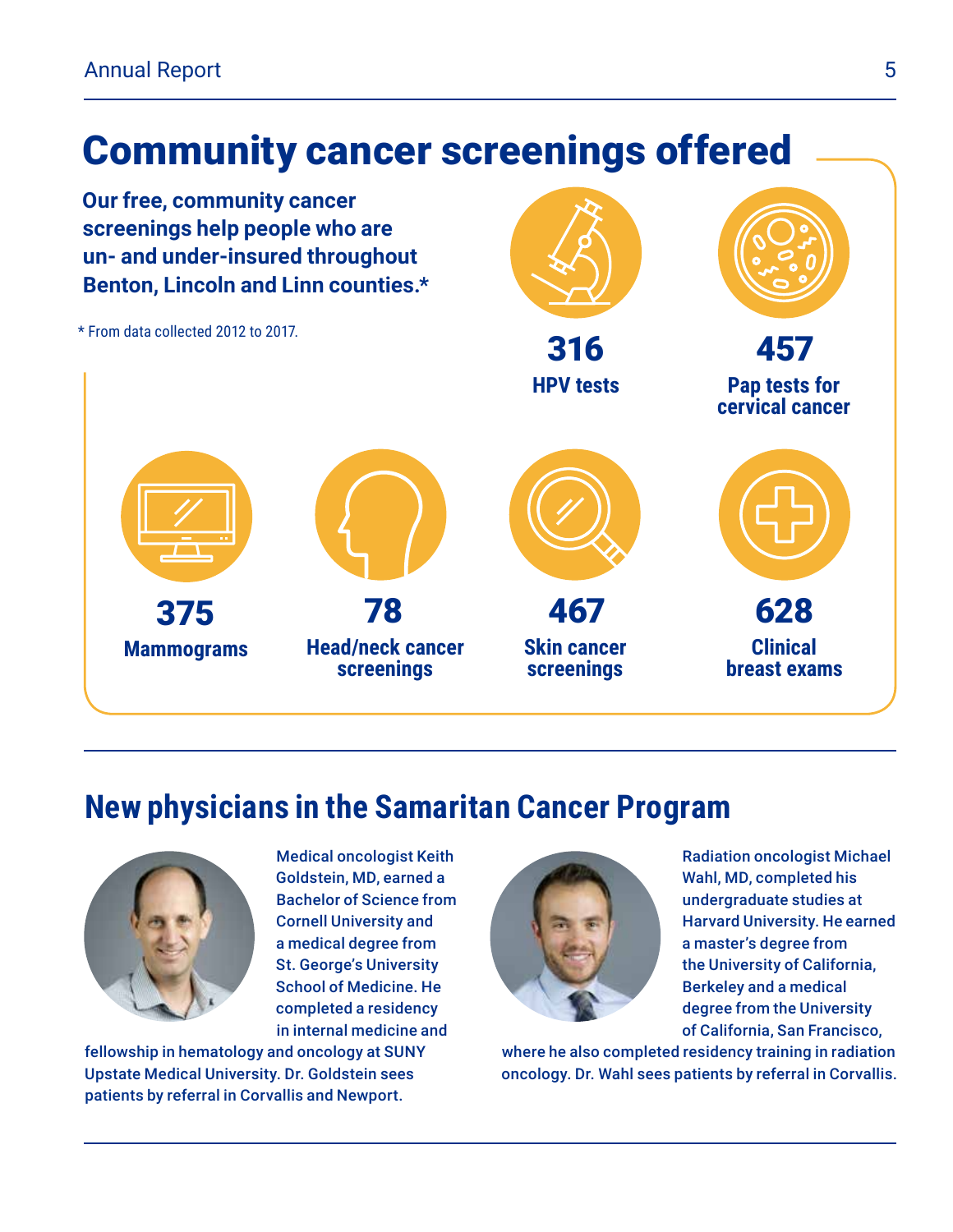

## Fundraising going strong following successful campaign for cancer care

Since opening its doors in early 2016, the Samaritan Pastega Regional Cancer Center continues to engage friends and donors from around the region in celebration of the new state-of-the-art cancer treatment center. The record-breaking \$12 million Campaign for Cancer Care may

have concluded just prior to the center's grand opening, but the energy and excitement for the cause is going strong.

The following events were made possible through the hard work, dedication and passion of many local volunteers and donors.

The Willamette Valley's annual National Cancer Survivors Day celebration now includes a 5K walk/run to raise funds to support local cancer survivors. The 5K walk/run is in partnership with the popular Give Us 5 walk/run created by a local cancer survivor Linda Blair. The 2017 event raised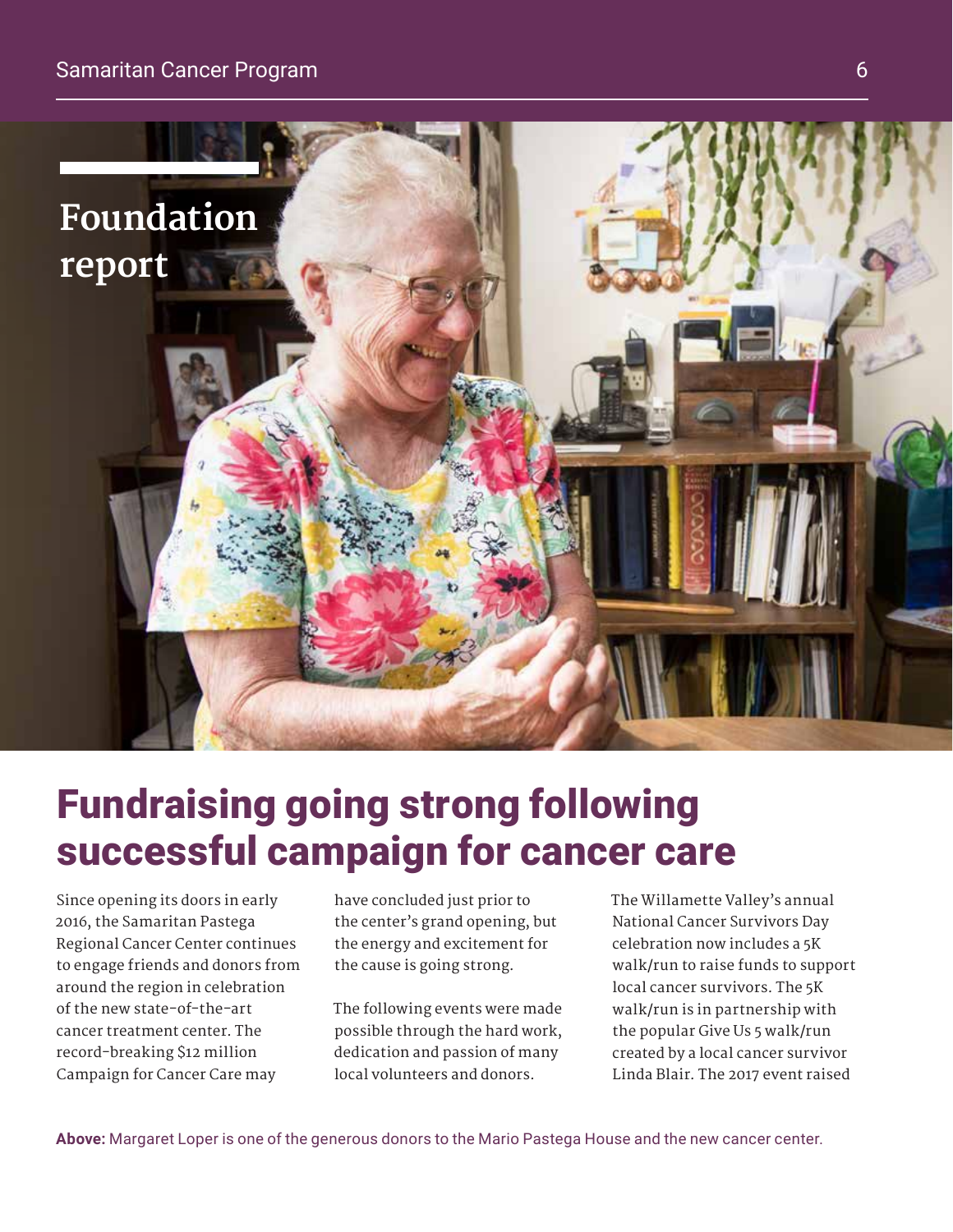"My husband received unbelievable care at Samaritan while he was ill, but knowing that they needed a larger, better facility for the treatment of cancer just made supporting the new cancer center a no-brainer. Our philosophy was always that you give locally. This is where we live. We depend on our local facilities to care for us."

## —Margaret Loper

over \$9,000 for survivorship outreach and activities.

The 2017 Mario Pastega Memorial Golf Tournament raised \$25,000 to support the Mario Pastega House, as well as the expansion project to double the size of the house. With the opening of the Samaritan Pastega Regional Cancer Center, the number of room requests from cancer patients seeking affordable lodging due to cancer treatment has risen by over 50 percent.

Corvallis High School's Mr. and Ms. Spartan Pageant celebrates a four-month fundraising season during which students raise money for local charities. Their 2017 efforts raised \$137,000 for local causes, including the Samaritan Pastega Regional Cancer Center and the Mario Pastega House.

Over the past 10 years, the Cut Down Cancer golf tournament, organized by Giustina Resources, has raised more than \$1 million for cancer services in the region including the Samaritan Pastega Regional Cancer Center, Samaritan Lebanon Community Hospital's Emenhiser Center, the Mario Pastega House and the Mario Pastega House Expansion.

The center also relies on generous contributions from individual donors like Margaret Loper of Corvallis. She has been continuously supporting the Mario Pastega House since fundraising

for the original building began in 2003. Three years later, Loper's husband passed away from colon cancer. When the announcement was made of plans for a new cancer center, Loper supported the project, and she continues to support the center through her annual gift.

"My husband received unbelievable care at Samaritan while he was ill, but knowing that they needed a larger, better facility for the treatment of cancer just made supporting the new cancer center a no-brainer," said Loper. "Our philosophy was always that you give locally. This is where we live. We depend on our local facilities to care for us."

For more information or to support the Samaritan Pastega Regional Cancer Center, please contact Good Samaritan Hospital Foundation by phone 1-844-768-4256 or email SHSFoundations@samhealth.org.



**Above:** The annual Cancer Survivors Day now includes a 5k walk/run to raise funds for local survivors.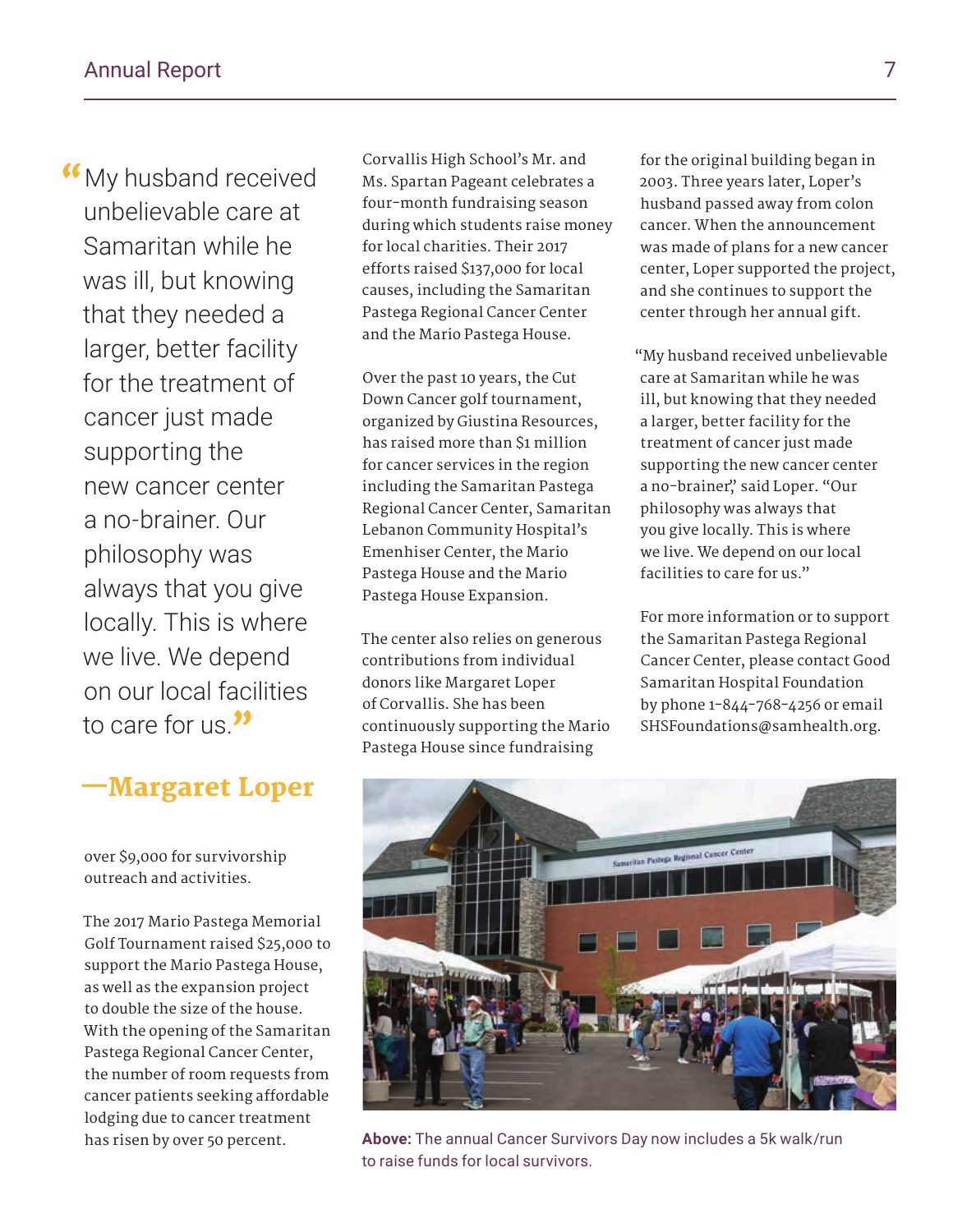## **Comparative data**

## **Mary Austin-Seymour, MD Cancer Committee Chair**

Each year, a physician member of Samaritan Cancer Program's Cancer Committee performs a study that assesses whether patients within the program are evaluated and treated according to evidence-based national treatment guidelines. Study results are presented at the Samaritan Cancer Program Cancer Committee and documented in the minutes. By examining this data, we can measure how successful the program is compared to cancer care from similar health care organizations across the nation.

Comparative data comes from the National Cancer Data Base (NCDB), which is a joint program of the Commission on Cancer, the American College of Surgeons and the American Cancer Society. More than 1,500 Commission-accredited cancer programs contribute their oncology outcomes to NCDB, using nationally standardized reporting for patient characteristics. Samaritan's participation in NCDB contributes to the study of trends in cancer care, the creation of benchmarks and the ongoing effort to improve the quality of cancer care.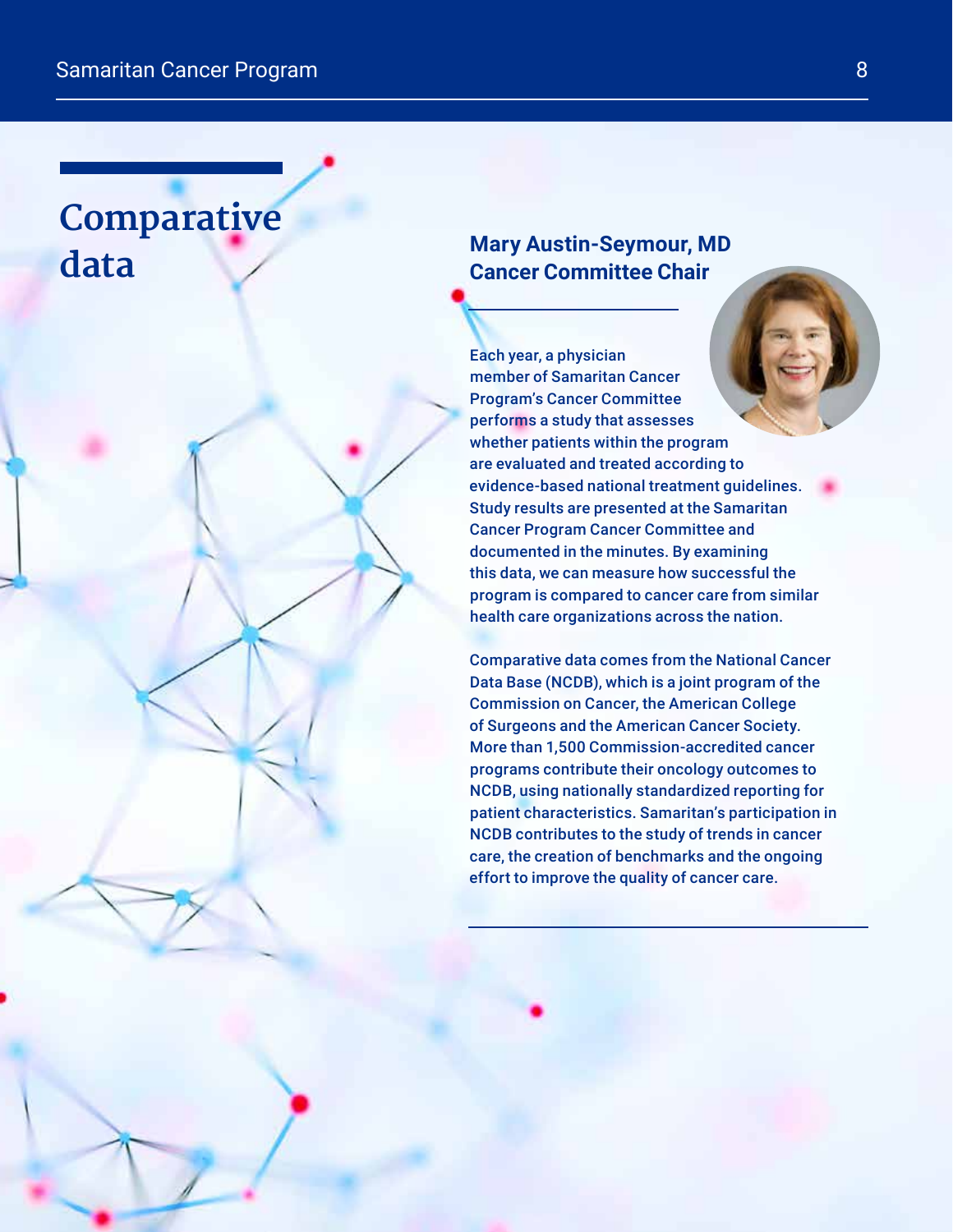### **Study:**

Review of prostate patients for androgen deprivation therapy (ADT).

The study shows that the first course of therapy is concordant with NCCN guidelines. The study was conducted by the Cancer Committee Chair, Mary Austin-Seymour, MD.

Performance improvement opportunities were discussed with the Cancer Committee and any other applicable departments.

### **Review criteria:**

Prostate patients with a date of first contact from June 1, 2013, to June 31, 2016, that had a PSA greater than 20 or a Gleason score greater than or equal to 8 that received external beam radiation treatment.

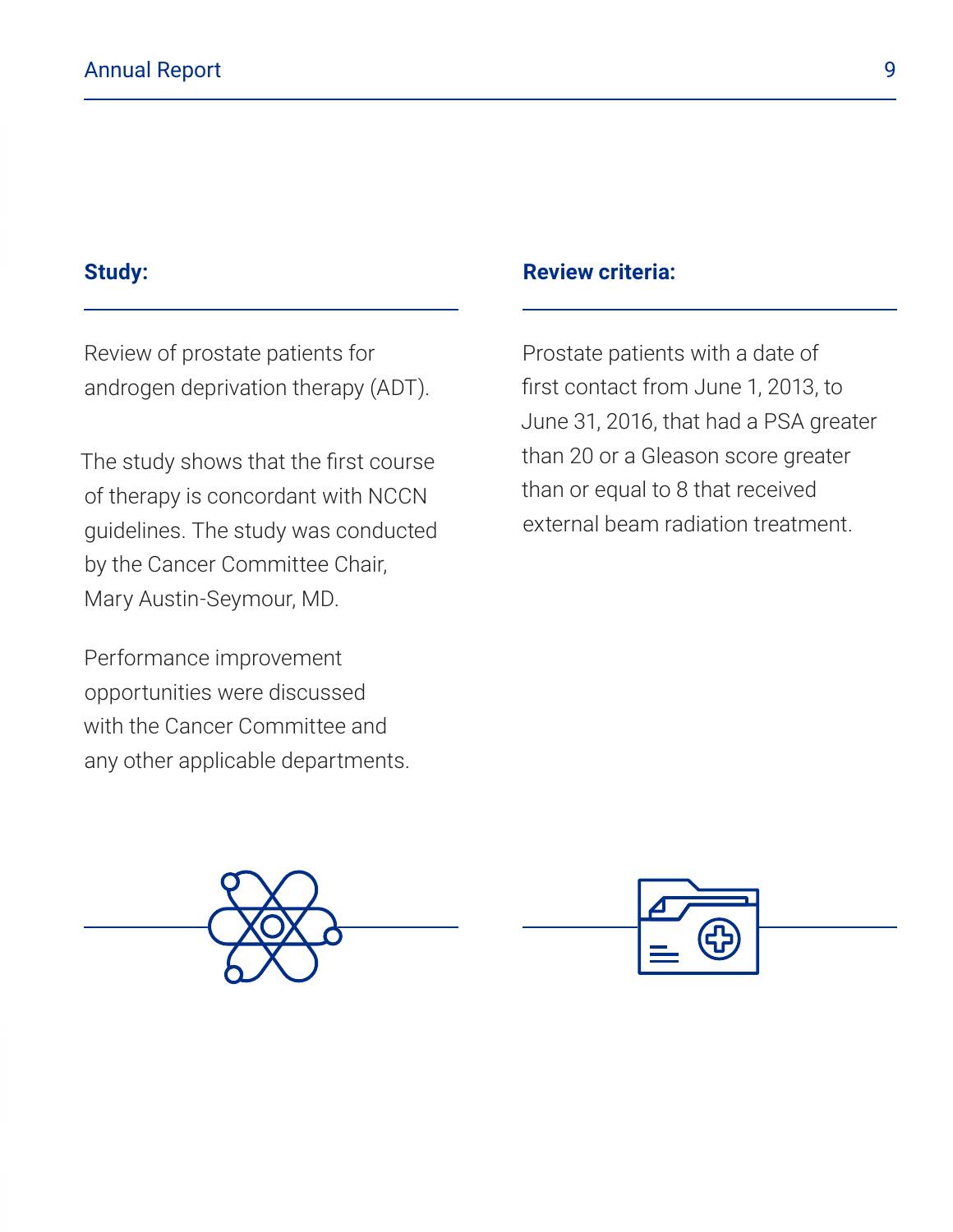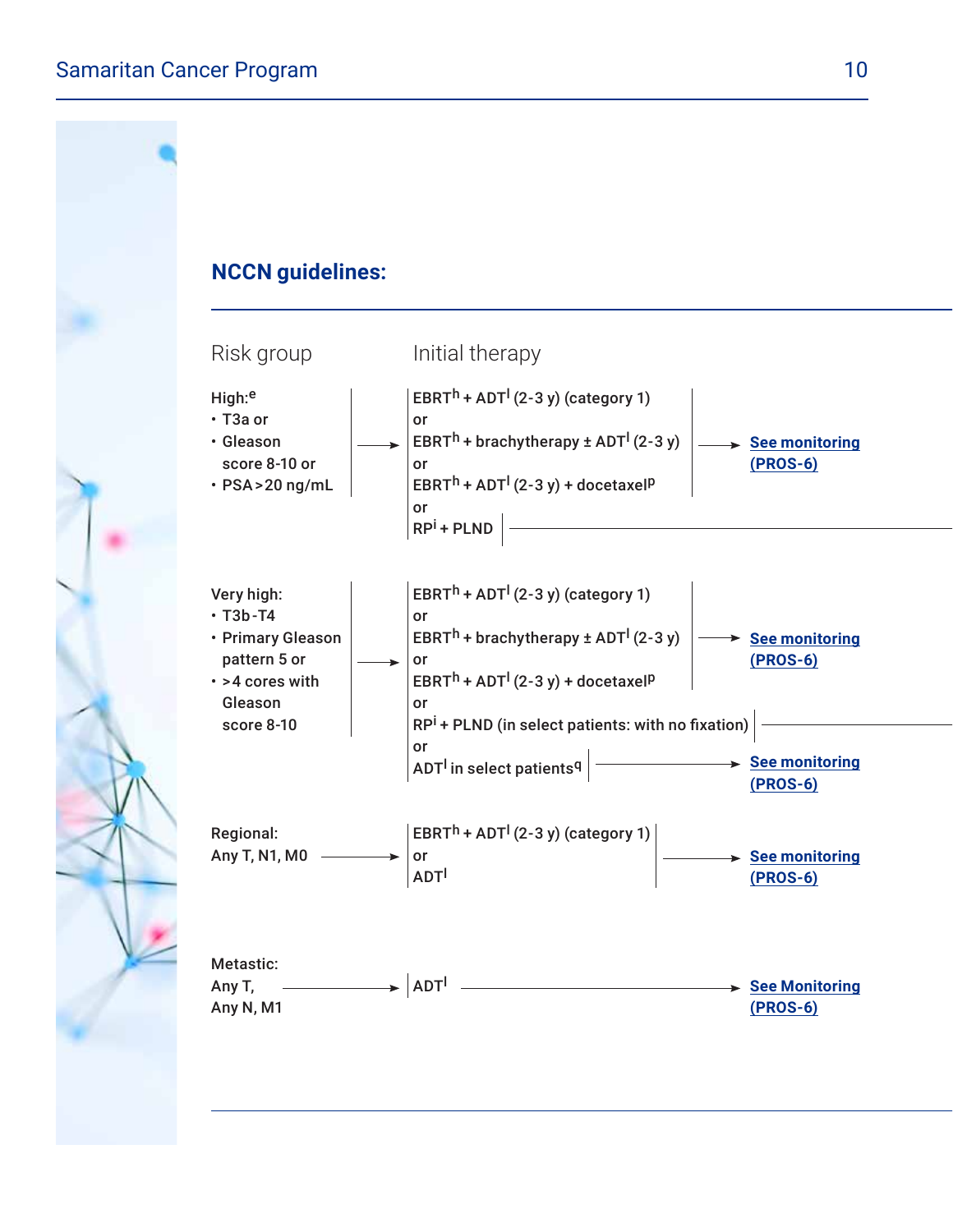

### **Results:**

Fifteen cases were reviewed and results showed 100 percent of prostate patients meeting the criteria received ADT.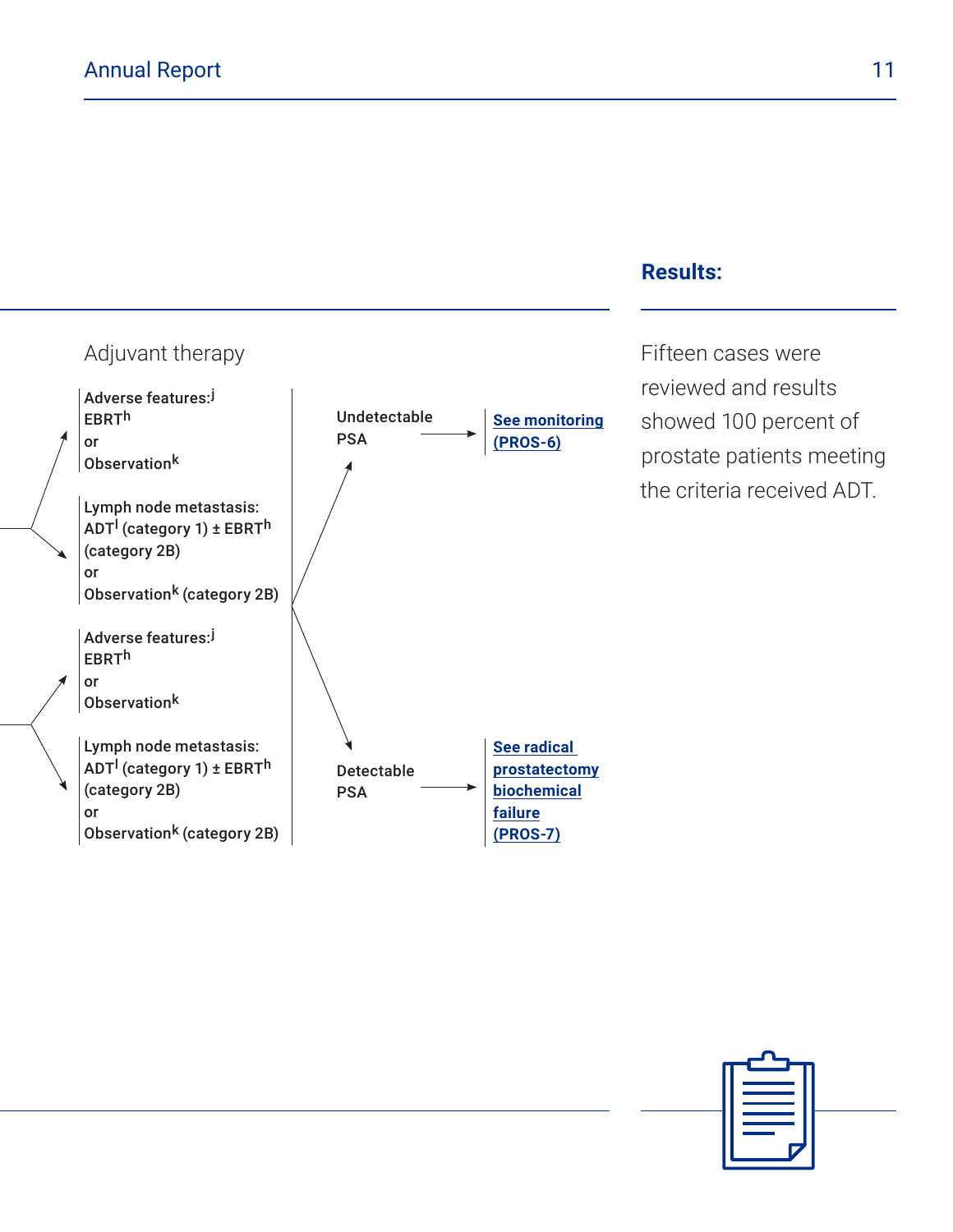## **Tumor Registry Report 2016**

## **Ashley Trask, CTR Cancer Registry Coordinator**

The Samaritan Regional Tumor Registry is a department of the Samaritan Cancer Program. Staff members are certified tumor registrars (CTR) who collect code and manage cancer data. All data collected by the tumor registry is confidential and bound by HIPAA requirements. The following report is a list of achievements in 2016 and data from 2015.

### **Cancer registry data quality assurance activities**

The tumor registry partners with volunteer physician members to ensure accurate and consistent data collection and management. Special thanks go to Drs. Farnoush Abar, David Faddis, Layron Long, Ken Nitta and James Wolfe for participating in quality assurance activities.

#### **Abstracting and collaborative stage**

Four physicians reviewed a sample of their own cases for data accuracy as coded by the tumor registry. The review demonstrated 100 percent accuracy for cancer staging. All abstracts (100 percent) were completed within the timeliness benchmark of six months. Cases were 99.4 percent correct in all criteria.

#### **Casefinding**

A review was conducted by the Cancer Committee Chair to identify casefinding accuracy of the tumor registry. The 22 percent analysis of analytic cases (738 cases) demonstrated the casefinding rate was at 99.2 percent.

#### **NCDB data completeness**

In partnership with the cancer liaison physician, an evaluation was conducted to monitor the overuse of data items using the data uploaded to the National Cancer Data Base (NCDB). Twenty diagnostic, staging, surgery, radiation, follow-up and outcomes fields were evaluated against the national benchmarks. Results showed 95 percent (19 of 20) of data fields were coded at or within the benchmark.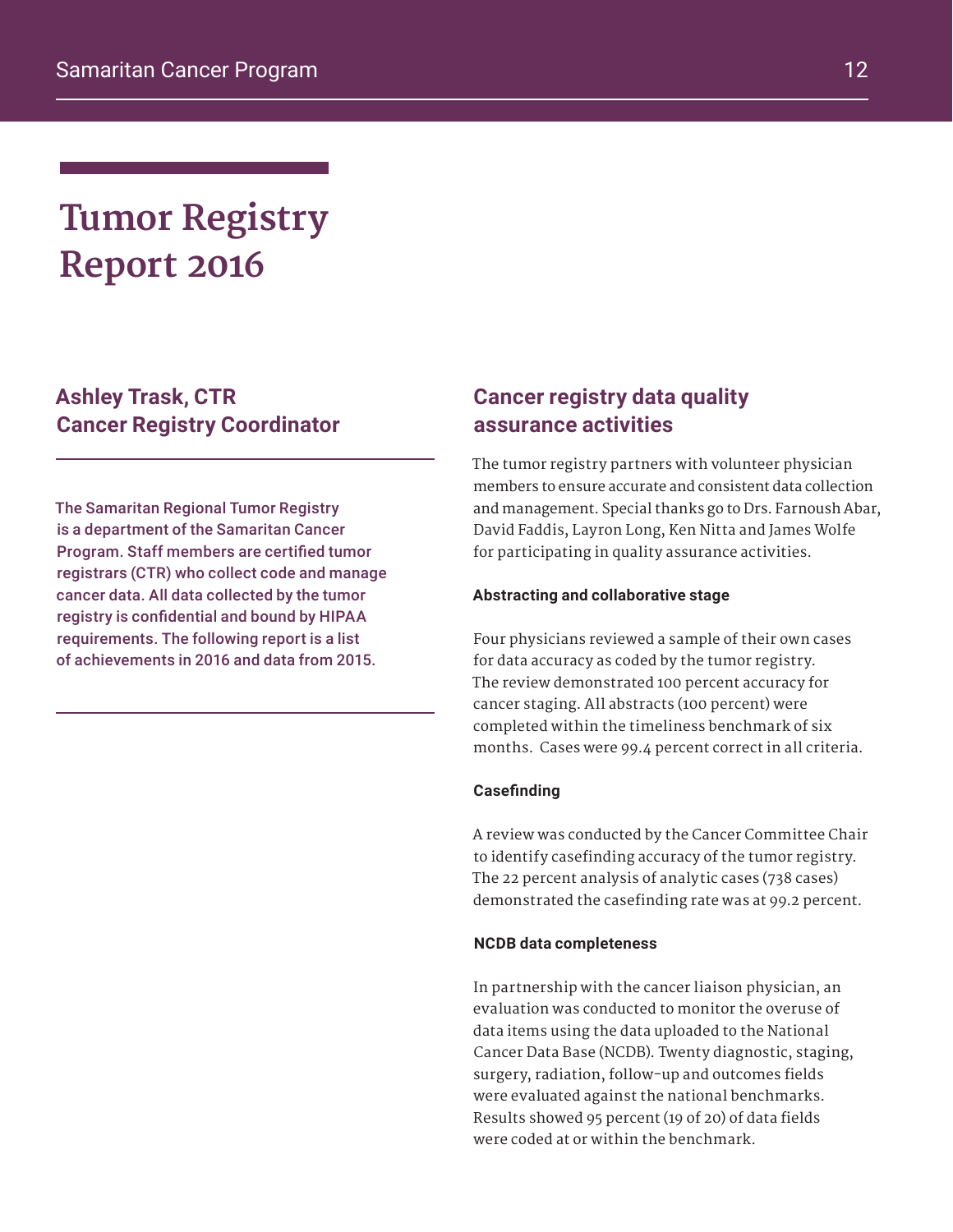## **Participation in clinical trials**

The tumor registry provides basic cancer statistics to Samaritan's Research Institute to help match interested patients with clinical trials. More than 3.5 percent of cancer patients diagnosed and/or treated though the Samaritan Cancer Program participated in a clinical trial in 2016.

## **Assistance in goals, studies and improvements**

Tumor registry data was utilized by Cancer Committee members to achieve goals and to perform quality studies and improvements. These activities allow the cancer program to assess and evaluate patient care practices. The following were conducted from this data:

#### **Chemotherapy Pilot Program**

Hematology/Medical Oncology and Pharmacy created the Oral Chemotherapy Pilot Program. A computer-based program was developed to better track dosing regimens and chemotherapy labs, track insurance authorization, and increase communication with specialty pharmacy. The benefits of the program improved medication accessibility, reduced patients' side effects, developed direct communication between patient and health care provider as well as improved overall patient satisfaction.

#### **Symptom management for patient pain**

A quality study to screen all patients for the presence or absence of pain and measure its intensity using a numeric scale. The pain assessment included: numeric pain score, patient stated pain goal within the last 30 days, location of pain and documentation of any intervention(s) if a patient is above their stated pain goal.

### **Data requests**

In 2016, the tumor registry answered 57 internal cancer data requests to other departments within Samaritan Health Services for internal quality studies, improvements, grant requests and community outreach.

### **Multi-disciplinary cancer conferences**

The tumor registry facilitated 48 multi-disciplinary tumor boards in 2016. More than 1,950 multi-disciplinary attendees participated in reviewing 159 cancer cases. The format of discussion included prospective treatment options, AJCC staging, NCCN guidelines and clinical trial options for cancer patients.

## **Tumor Registry staff education**

Four Tumor Registry staff each earned 9.5 continuing education credits in 2016 by attending the Oregon State Cancer Registrars Association State Conference in Bend sponsored by St. Charles Health System. One CTR attended the National Cancer Registrars Association Conference in Las Vegas, earning 16.5 continuing education credits.



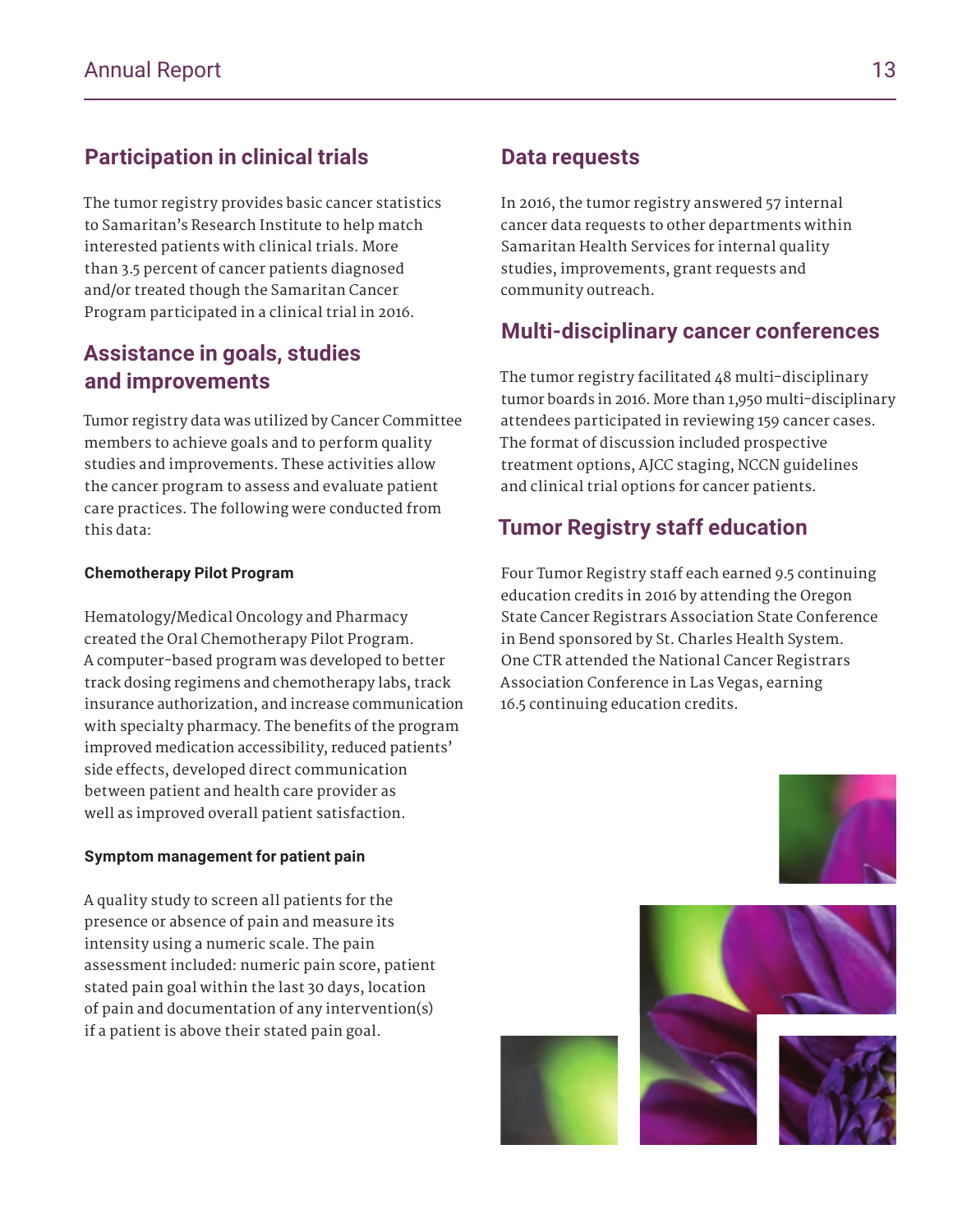## 2015 tumor registry data

### **Image 1**

Image 1 illustrates the number of cancer cases abstracted for each Samaritan Health Services (SHS) facility. This chart represents the entire caseload for 2015. Analytic cases refer to patients that were diagnosed and/or treated at an SHS facility. Non-analytic cases include patients that received only second course treatment or were seen at a staff physician's office. Non-eligible cases include patients that were seen for follow-up care only. Cases were evaluated using the date of first contact with the facility. The date of first contact is the date the patient was first diagnosed and/or treated at that facility.

| 2015                                   | <b>Analytic</b><br>class of case<br>$00 - 22$ | Non-analytic<br>class of case 32, 35,<br>37-38, 40-41, 43, 49 | Non-eligible<br>class of case 30-31,<br>33-34, 36, 42, 99 |
|----------------------------------------|-----------------------------------------------|---------------------------------------------------------------|-----------------------------------------------------------|
| Good Samaritan Regional Medical Center | 739                                           | 77                                                            | 55                                                        |
| Samaritan Albany General Hospital      | 291                                           | 12                                                            | 2                                                         |
| Samaritan Lebanon Community Hospital   | 132                                           | 4                                                             | 3                                                         |
| Samaritan North Lincoln Hospital       | 54                                            | 3                                                             | 5                                                         |
| Samaritan Pacific Communities Hospital | 76                                            | 5                                                             | 4                                                         |
| <b>Total cancer cases</b>              | 1292                                          | 101                                                           | 69                                                        |

## **Image 2**

Image 2 demonstrates the top recorded cancer sites for males diagnosed and/or treated at Good Samaritan Regional Medical Center. Prostate cancer leads with 74 percent of all male cancer cases. Date of first contact was used to represent these cases.

| <b>Male</b>                     | Cases | <b>Percent</b> |
|---------------------------------|-------|----------------|
| Prostate                        | 74    | 25.00%         |
| Lung                            | 51    | 17.23%         |
| Urinary bladder                 | 30    | 10.14%         |
| Colorectal                      | 29    | 9.80%          |
| Lip/oral cavity/pharynx, larynx | 14    | 4.73%          |
| Pancreas                        | 14    | 4.73%          |
| Leukemia                        | 12    | 4.06%          |
| <b>Total male cancer cases</b>  | 296   | 100.00%        |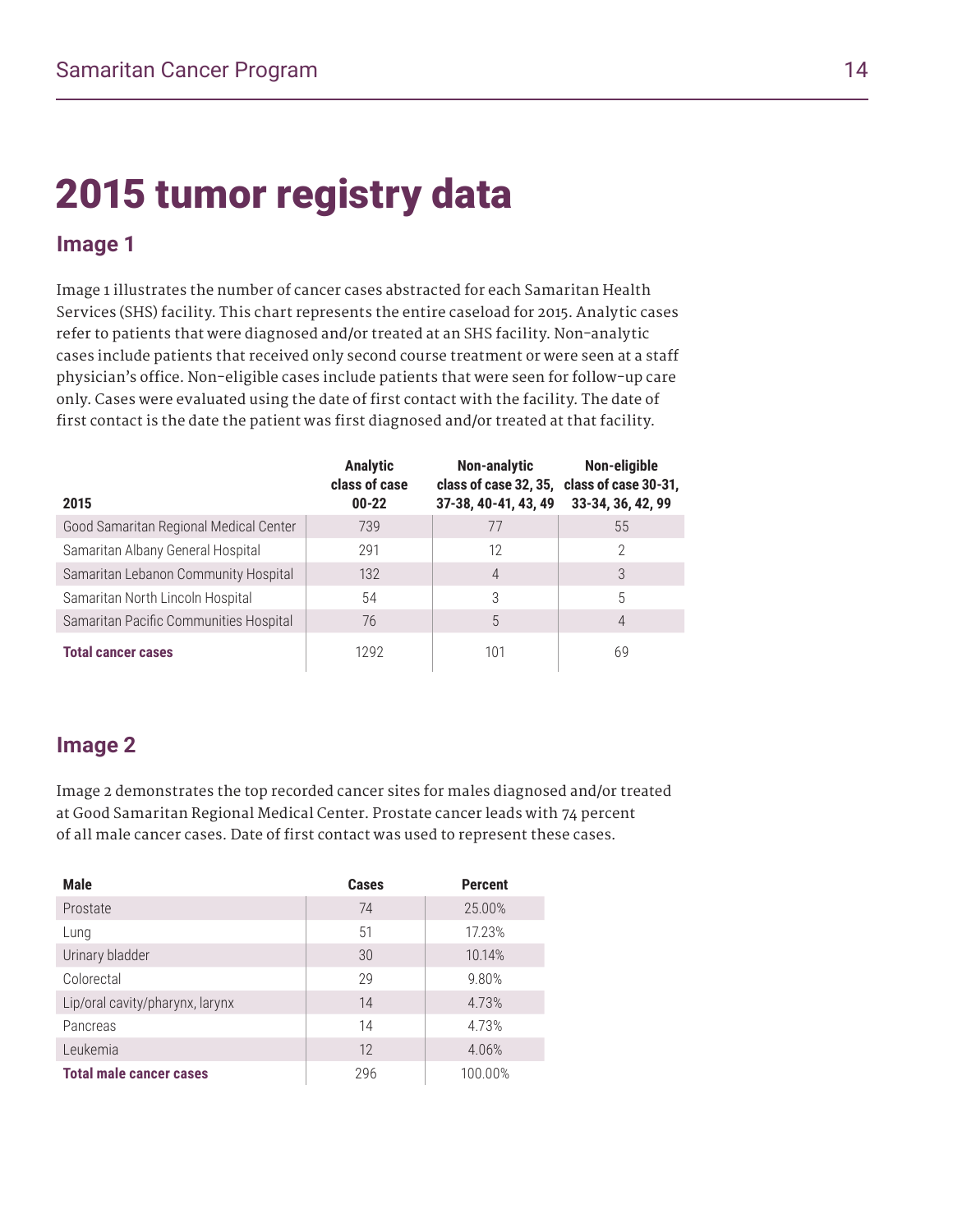Image 3 demonstrates the top recorded cancer sites for females diagnosed and/or treated at Good Samaritan Regional Medical Center. Breast cancer continues to lead with 45.48 percent of all female cancer cases. Date of first contact was used to represent these cases.

| <b>Female</b>                   | Cases | <b>Percent</b> |
|---------------------------------|-------|----------------|
| <b>Breast</b>                   | 201   | 45.48%         |
| Lung                            | 59    | 13.35%         |
| Colon/rectum                    | 33    | 7.47%          |
| Corpus uteri                    | 26    | 5.88%          |
| Non-Hodgkin lymphoma            | 18    | 4.07%          |
| Lip/oral cavity/pharynx, larynx | 9     | 2.04%          |
| Leukemia                        | 8     | 1.81%          |
| <b>Total female cancers</b>     | 442   | 100.00%        |

## **Image 4**

Image 4 illustrates the county of residence upon cancer diagnosis. This information includes patients diagnosed and/or treated at Good Samaritan Regional Medical Center. Almost half of patients served by Good Samaritan Regional Medical Center resided in Linn County at the time of their diagnosis.



#### **Total cases: 738** Other counties in Oregon: *Polk (22), Marion (14), Lane (5), Lake (1) Tillamook (3), Douglas (1), Coos (1), Multnomah (1), Washington (1), Yamhill (2)*

Other counties out of state: *Polk, Texas (1)*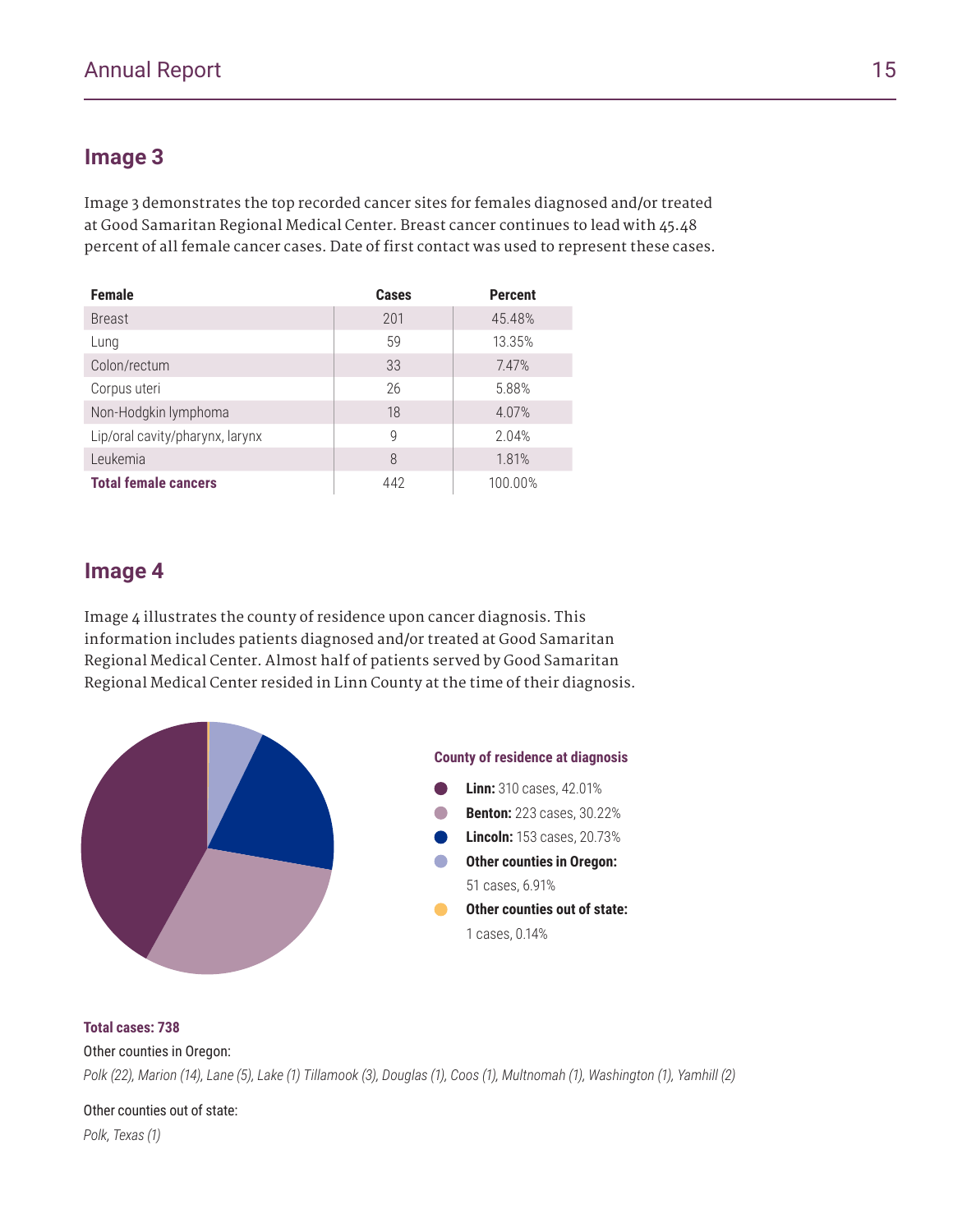Image 5 shows the top 24 cancer sites for patients diagnosed and/or treated at Good Samaritan Regional Medical Center in 2015. The data shows the stage of cancer at diagnosis and also the patient's current vital status. The majority (74 percent) of breast cancer cases were diagnosed at early stage 0-I. Almost 40 percent of lung cancer cases were diagnosed at stage IV. Date of first contact was used to represent these cases.

#### **Top 20 sites — AJCC stage Good Samaritan Regional Medical Center**

|                               | <b>VITAL STATUS</b> |                |                | <b>CLASS OF CASE</b> | <b>GENDER</b>    |                |                                  |                |                  |                  | %                |                |                |                |              |
|-------------------------------|---------------------|----------------|----------------|----------------------|------------------|----------------|----------------------------------|----------------|------------------|------------------|------------------|----------------|----------------|----------------|--------------|
| <b>DIAGNOSTIC SITE</b>        | <b>Alive</b>        | <b>Dead</b>    | Ana            | <b>NonA</b>          | M.               | F.             | $\bf{0}$                         |                | Ш                | Ш                | <b>IV</b>        | <b>NA</b>      | <b>UNK</b>     | <b>TOTAL</b>   | <b>TOTAL</b> |
| 1. Breast, female             | 184                 | 7              | 191            | $\bigcap$            | $\left( \right)$ | 191            | 32                               | 90             | 52               | $\mathcal{Q}$    | 8                | $\bigcap$      | $\sqrt{a}$     | 191            | 29.20        |
| 2. Lung                       | 34                  | 63             | 97             | $\bigcap$            | 46               | 51             | $\overline{1}$                   | 22             | 13               | 22               | 38               | $\overline{0}$ | 1              | 97             | 14.83        |
| 3. Prostate                   | 74                  | 4              | 78             | $\bigcap$            | 78               | $\bigcap$      | $\bigcap$                        | 9              | 55               | 8                | 6                | $\bigcap$      | 0              | 78             | 11.93        |
| 4. Urinary bladder            | 36                  | $\overline{4}$ | 40             | $\overline{0}$       | 30               | 10             | 18                               | 11             | $\overline{4}$   | 3                | $\overline{4}$   | $\overline{0}$ | $\overline{0}$ | 40             | 6.12         |
| 5. Colon                      | 28                  | 12             | 40             | $\bigcap$            | 19               | 21             | $\mathbf{1}$                     | 6              | 12               | 14               | 7                | $\bigcap$      | $\cup$         | 40             | 6.12         |
| 6. Non-Hodgkin lymphoma       | 19                  | $\overline{7}$ | 26             | $\overline{0}$       | 8                | 18             | $\overline{0}$                   | 8              | 3                | $6\overline{6}$  | Q                | $\overline{0}$ | $\mathbb O$    | 26             | 3.98         |
| 7. Pancreas                   | 3                   | 22             | 25             | $\bigcap$            | 12               | 13             | $\mathbf{1}$                     | $\overline{4}$ | $\overline{4}$   | 3                | 13               | $\bigcap$      | $\overline{0}$ | 25             | 3.82         |
| 8. Kidney                     | 14                  | 7              | 21             | $\overline{0}$       | 10               | 11             | $\cup$                           | 10             | $\theta$         | 3                | 8                | $\overline{0}$ | $\overline{0}$ | 21             | 3.21         |
| 9. Corpus uteri               | 18                  | $\overline{2}$ | 20             | $\bigcap$            | $\bigcap$        | 20             | $\sqrt{2}$                       | 17             | $\left( \right)$ | 1                | 1                | $\bigcap$      | 1              | 20             | 3.06         |
| 10. Rectum                    | 11                  | 9              | 20             | $\overline{0}$       | $\mathcal{G}$    | 11             | $\cup$                           | $\overline{0}$ | 8                | 5                | $\overline{4}$   | $\overline{0}$ | 3              | 20             | 3.06         |
| 11. Lip, oral cavity, pharynx | 15                  | 1              | 16             | $\bigcap$            | 9                | 7              | $\bigcap$                        | $\cup$         | $\overline{2}$   | 4                | 10 <sup>1</sup>  | $\bigcap$      | $\cup$         | 16             | 2.45         |
| 12. Thyroid                   | 16                  | $\overline{0}$ | 16             | $\overline{0}$       | 5                | 11             | $\overline{0}$                   | $\overline{9}$ | $\overline{1}$   | 5                | $\mathbf{1}$     | $\overline{0}$ | $\mathbb O$    | 16             | 2.45         |
| 13. Melanoma, skin            | 9                   | $\mathbf{2}$   | 11             | $\bigcap$            | 5                | 6              | $\overline{2}$                   | 3              | 1                | 3                |                  | $\cup$         | 1              | 11             | 1.68         |
| 14. Stomach                   | $\mathbf{2}$        | 8              | 10             | $\overline{0}$       | 8                | $\overline{2}$ | $\overline{0}$                   | $\mathbf{2}$   | $\mathbf 1$      | $\mathbf{1}$     | 6                | $\overline{0}$ | $\mathbb O$    | 10             | 1.53         |
| 15. Esophagus                 | 1                   | 8              | 9              | $\left( \right)$     | 6                | 3              | $\sqrt{a}$                       | $\mathbf{1}$   | 3                | 1                |                  | $\cup$         | 3              | 9              | 1.38         |
| 16. Ovary                     | 6                   | 3              | $\overline{9}$ | $\theta$             | $\overline{0}$   | $\overline{9}$ | $\cup$                           | $\overline{0}$ | $\mathbf 1$      | 5                | 3                | $\overline{0}$ | $\overline{0}$ | $\mathbf Q$    | 1.38         |
| 17. Larynx                    | 7                   | 1              | 8              | $\left( \right)$     | 7                | 1              | $\sqrt{2}$                       | 3              | $\overline{2}$   | $\bigcap$        |                  | $\bigcap$      | $\cup$         | 8              | 1.22         |
| 18. Brain and nervous system  | $\overline{2}$      | 5              | $\overline{7}$ | $\cup$               | 5                | $\overline{2}$ | $\overline{0}$                   | $\overline{0}$ | $\overline{0}$   | $\left( \right)$ | $\left( \right)$ | $\overline{7}$ | $\overline{0}$ | $\overline{7}$ | 1.07         |
| 19. Lymphoid leukemia         | 5                   | $\overline{0}$ | 5              | $\bigcirc$           | 4                | 1              | $\begin{array}{c} \n\end{array}$ | $\cup$         | $\bigcap$        | 1                | $\bigcap$        | $\overline{4}$ | 0              | 5              | 0.76         |
| 20. Liver                     | $\mathbf 1$         | $\overline{4}$ | 5              | $\bigcap$            | $\overline{4}$   | $\overline{1}$ | $\theta$                         | $\mathbf{1}$   | $\cup$           | $\overline{1}$   | $\overline{2}$   | $\overline{1}$ | $\overline{0}$ | 5              | 0.76         |
| <b>Total</b>                  | 485                 | 169            | 654            | $\bigcirc$           | 265              | 389            | 57                               | 196            | 162              | 95               | 123              | 12             | 9              | 654            | 100.00       |

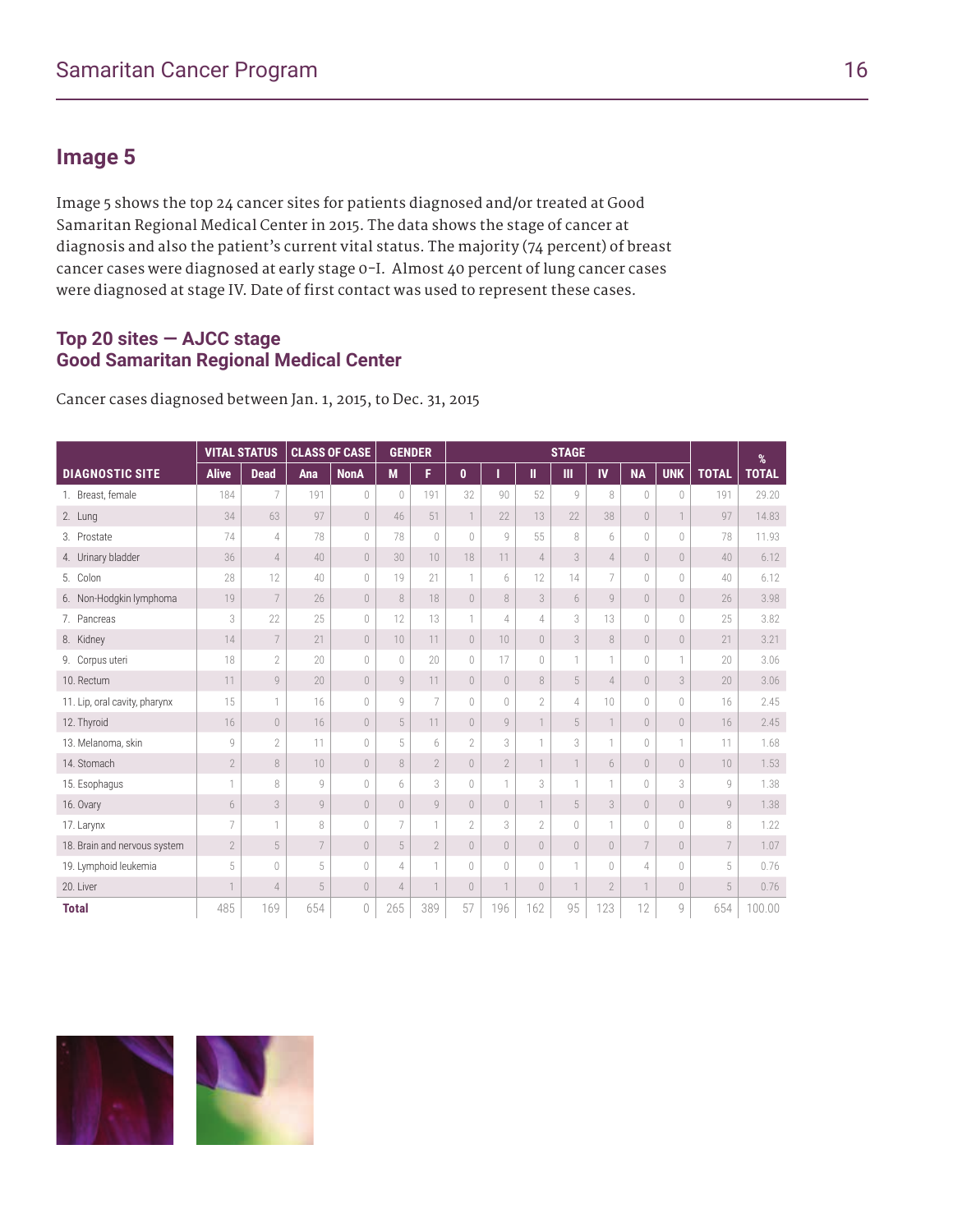Image 6 shows the top 20 cancer sites for patients diagnosed and/or treated at Samaritan Albany General Hospital in 2015. The data shows the stage of cancer at diagnosis and also the patient's current vital status. Date of first contact was used to represent these cases.

#### **Top 20 sites — AJCC stage Samaritan Albany General Hospital**

|                              | <b>VITAL STATUS</b> |                | <b>CLASS OF CASE</b> |                | <b>GENDER</b>  |                |                |                |                | <b>STAGE</b>   |                |                |                |                | %            |
|------------------------------|---------------------|----------------|----------------------|----------------|----------------|----------------|----------------|----------------|----------------|----------------|----------------|----------------|----------------|----------------|--------------|
| <b>DIAGNOSTIC SITE</b>       | <b>Alive</b>        | <b>Dead</b>    | Ana                  | <b>NonA</b>    | M              | F              | $\mathbf{0}$   |                | Ш              | Ш              | <b>IV</b>      | <b>NA</b>      | <b>UNK</b>     | <b>TOTAL</b>   | <b>TOTAL</b> |
| 1. Breast, female            | 92                  | 3              | 95                   | $\cup$         | $\bigcap$      | 95             | 13             | 39             | 29             | $\overline{7}$ | $\overline{7}$ | $\overline{0}$ | $\bigcap$      | 95             | 36.82        |
| 2. Lung                      | $\overline{7}$      | 21             | 28                   | $\overline{0}$ | 13             | 15             | $\overline{0}$ | $\overline{1}$ | $\overline{2}$ | 10             | 14             | $\overline{0}$ | $\mathbf{1}$   | 28             | 10.85        |
| 3. Prostate                  | 26                  | $\mathbf{2}$   | 28                   | $\overline{0}$ | 28             | $\overline{0}$ | $\cup$         | $\overline{2}$ | 20             | 1              | 5              | $\cup$         | 0              | 28             | 10.85        |
| 4. Colon                     | 14                  | $\overline{4}$ | 18                   | $\overline{0}$ | 10             | 8              | $\mathbb O$    | 5              | $\overline{2}$ | 6              | 5              | $\overline{0}$ | $\mathbb O$    | 18             | 6.98         |
| 5. Urinary bladder           | 11                  | $\mathbf{1}$   | 12                   | $\overline{0}$ | 12             | $\Omega$       | $\overline{7}$ | $\mathbf{1}$   | $\cup$         | 3              | $\mathbf{1}$   | 0              | 0              | 12             | 4.65         |
| 6. Ovary                     | 8                   | $\overline{2}$ | 10                   | $\Omega$       | $\mathbf{0}$   | 10             | $\mathbb O$    | $\mathbb O$    | $\mathbf{1}$   | $\overline{4}$ | 5              | $\overline{0}$ | $\mathbb O$    | 10             | 3.88         |
| 7. Lip, oral cavity, pharynx | 7                   | 3              | 10                   | $\overline{0}$ | 5              | 5              | $\bigcap$      | 1              | 1              | $\overline{2}$ | 6              | $\overline{0}$ | $\bigcap$      | 10             | 3.88         |
| 8. Thyroid                   | $\overline{7}$      | $\overline{2}$ | $\mathsf{Q}$         | $\Omega$       | $\mathbf{1}$   | 8              | $\theta$       | $\sqrt{3}$     | 3              | $\overline{2}$ | $\mathbf{1}$   | $\overline{0}$ | $\mathbb O$    | $\mathbf{Q}$   | 3.49         |
| 9. Non-Hodgkin lymphoma      | $\overline{7}$      | $\theta$       | 7                    | 0              | $\overline{2}$ | 5              | $\sqrt{a}$     | $\overline{2}$ | 1              | $\sqrt{ }$     | $\overline{4}$ | 0              | $\sqrt{ }$     | 7              | 2.71         |
| 10. Stomach                  | $\overline{0}$      | 6              | 6                    | $\overline{0}$ | $\overline{4}$ | $\mathbf{2}$   | $\overline{0}$ | $\overline{0}$ | $\mathbf{1}$   | $\mathbf{1}$   | $\overline{4}$ | $\overline{0}$ | $\overline{0}$ | 6              | 2.33         |
| 11. Corpus uteri             | 5                   | 1              | 6                    | $\bigcap$      | $\Omega$       | 6              | $\Omega$       | 6              | $\Omega$       | $\Omega$       | $\bigcap$      | 0              | $\cup$         | 6              | 2.33         |
| 12. Rectum                   | 5                   | $\mathbb O$    | 5                    | $\overline{0}$ | $\overline{4}$ | $\mathbf{1}$   | $\overline{0}$ | $\mathbb O$    | $\mathbf{2}$   | $\overline{2}$ | 1              | $\overline{0}$ | $\mathbb O$    | 5              | 1.94         |
| 13. Pancreas                 | $\cup$              | 4              | 4                    | $\cup$         | 3              | 1              | $\bigcap$      | $\mathbf 0$    | 3              | $\cup$         | 1              | $\overline{0}$ | $\overline{0}$ | 4              | 1.55         |
| 14. Kidney                   | $\overline{4}$      | $\mathbb O$    | $\overline{4}$       | $\overline{0}$ | $\overline{2}$ | $\mathbf{2}$   | $\overline{0}$ | $\sqrt{3}$     | $\theta$       | $\mathbf{1}$   | $\overline{0}$ | $\overline{0}$ | $\mathbb O$    | $\overline{4}$ | 1.55         |
| 15. Larynx                   | $\overline{2}$      | 1              | 3                    | $\cup$         | 3              | $\theta$       | $\mathbf 0$    | $\overline{2}$ | $\theta$       | $\cup$         | 1              | $\mathbf 0$    | $\cup$         | 3              | 1.16         |
| 16. Liver                    |                     | $\mathbf{2}$   | 3                    | $\overline{0}$ | 3              | $\theta$       | $\overline{1}$ | $\overline{0}$ | $\overline{1}$ | $\overline{0}$ | $\mathbf{1}$   | $\overline{0}$ | $\overline{0}$ | 3              | 1.16         |
| 17. Breast, male             | 3                   | $\mathbf 0$    | 3                    | 0              | 3              | $\theta$       | $\mathbf{0}$   | $\mathbf{0}$   | $\overline{2}$ | 1              | $\mathbf{0}$   | $\theta$       | 0              | 3              | 1.16         |
| 18. Melanoma, skin           | $\overline{2}$      | $\mathbf{1}$   | 3                    | $\Omega$       | 3              | $\overline{0}$ | $\mathbb O$    | $\overline{2}$ | $\overline{0}$ | $\overline{0}$ | $\mathbf{1}$   | $\mathbb O$    | $\overline{0}$ | 3              | 1.16         |
| 19. Cervix                   | $\overline{2}$      | $\mathbf 0$    | $\overline{2}$       | 0              | $\bigcap$      | $\overline{2}$ | $\bigcap$      |                | 1              | $\cup$         | $\mathbf{0}$   | 0              | $\cup$         | $\mathbf{2}$   | 0.78         |
| 20. Anus                     | $\overline{2}$      | $\mathbb O$    | $\overline{2}$       | $\theta$       | $\theta$       | $\overline{2}$ | $\overline{0}$ | $\mathbb{1}$   | $\mathbf{1}$   | $\overline{0}$ | $\theta$       | $\theta$       | $\overline{0}$ | $\sqrt{2}$     | 0.78         |
| <b>Total</b>                 | 349                 | 95             | 444                  | 0              | 148            | 296            | 34             | 124            | 111            | 70             | 103            | $\sqrt{a}$     | $\overline{2}$ | 444            | 100.00       |

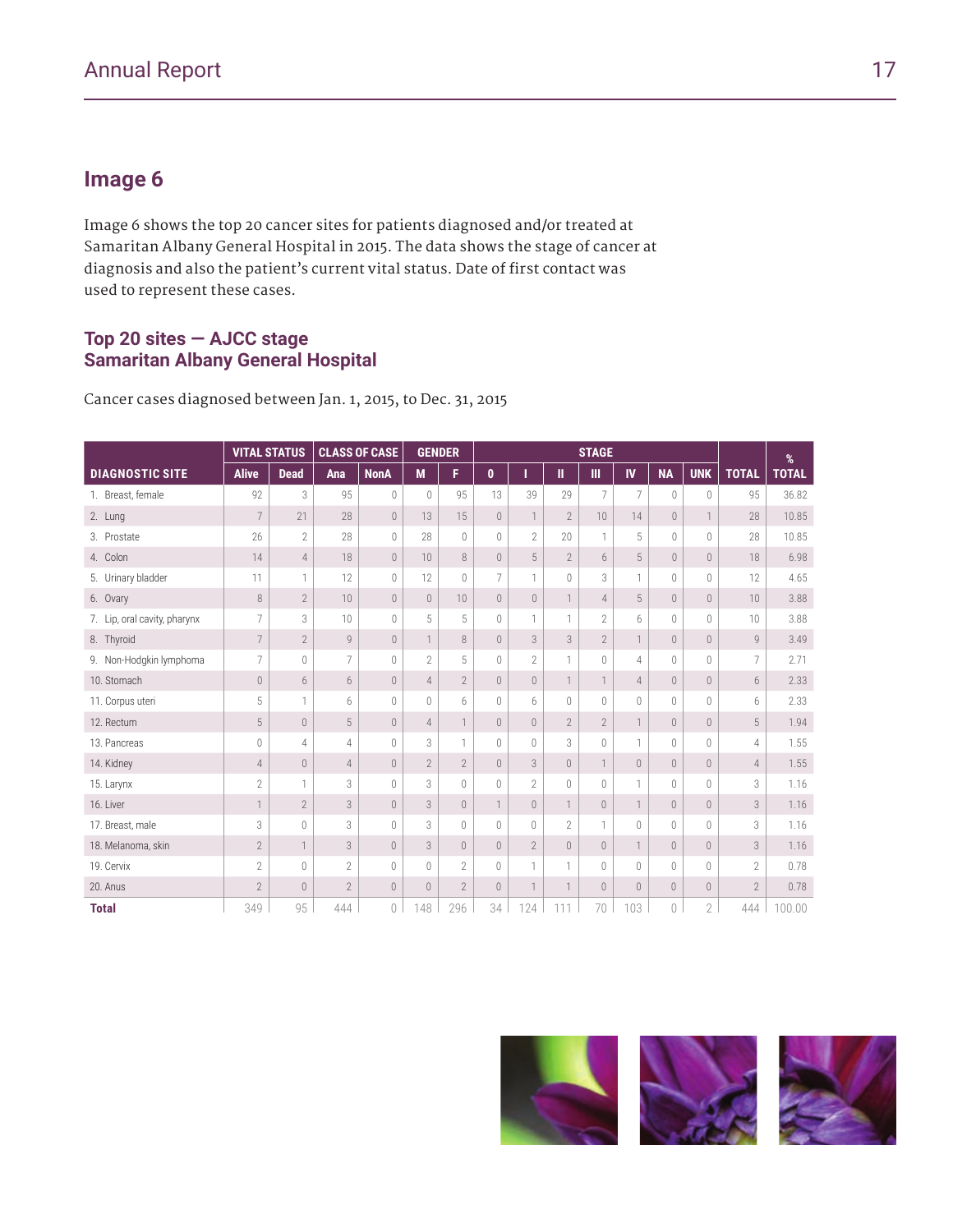Image 7 shows the top 20 cancer sites for patients diagnosed and/or treated at Samaritan Lebanon Community Hospital in 2015. The data shows the stage of cancer at diagnosis and also the patient's current vital status. Date of first contact was used to represent these cases.

#### **Top 20 sites — AJCC stage Samaritan Lebanon Community Hospital**

|                               | <b>VITAL STATUS</b> |                | <b>CLASS OF CASE</b> |                  | <b>GENDER</b>    |                | <b>STAGE</b>   |                |                  |                                  |                                  |                  |                |                | %            |
|-------------------------------|---------------------|----------------|----------------------|------------------|------------------|----------------|----------------|----------------|------------------|----------------------------------|----------------------------------|------------------|----------------|----------------|--------------|
| <b>DIAGNOSTIC SITE</b>        | <b>Alive</b>        | <b>Dead</b>    | Ana                  | <b>NonA</b>      | M                | F              | $\mathbf{0}$   |                | Ш                | Ш                                | IV                               | <b>NA</b>        | <b>UNK</b>     | <b>TOTAL</b>   | <b>TOTAL</b> |
| 1. Breast, female             | 34                  | $\overline{2}$ | 36                   | $\bigcap$        | $\theta$         | 36             | 5              | 15             | Q                | $\overline{4}$                   | 3                                | $\cup$           | $\sqrt{ }$     | 36             | 32.14        |
| 2. Colon                      | 11                  | 8              | 19                   | $\overline{0}$   | $6\overline{6}$  | 13             | $\overline{1}$ | $\sqrt{2}$     | $\overline{4}$   | $\overline{7}$                   | 5                                | $\overline{0}$   | $\overline{0}$ | 19             | 16.96        |
| 3. Non-Hodgkin lymphoma       | 9                   | $\overline{2}$ | 11                   | $\sqrt{ }$       | 5                | 6              | $\sqrt{a}$     | 4              |                  | $\overline{2}$                   | 4                                | 0                | $\sqrt{ }$     | 11             | 9.82         |
| 4. Corpus uteri               | 7                   | $\sqrt{2}$     | Q                    | $\overline{0}$   | $\cup$           | 9              | $\overline{0}$ | 9              | $\overline{0}$   | $\bigcap$                        | $\overline{0}$                   | $\overline{0}$   | $\overline{0}$ | $\mathbf Q$    | 8.04         |
| 5. Lung                       | 4                   | 5              | 9                    | $\bigcap$        | 6                | 3              | $\bigcap$      | 1              | 1                | 1                                | 6                                | $\bigcap$        | $\bigcap$      | $\mathcal{Q}$  | 8.04         |
| 6. Thyroid                    | $\overline{4}$      | $\mathbf 1$    | 5                    | $\overline{0}$   | $\theta$         | 5              | $\overline{0}$ | $\sqrt{3}$     | 1                | $\overline{1}$                   | $\overline{0}$                   | $\overline{0}$   | $\mathbb O$    | 5              | 4.46         |
| 7. Pancreas                   | 1                   | 3              | $\overline{4}$       | $\bigcap$        | $\overline{2}$   | $\overline{2}$ | $\bigcap$      | $\overline{0}$ | 1                | $\bigcap$                        | 3                                | $\bigcap$        | $\cup$         | 4              | 3.57         |
| 8. Stomach                    | $\mathbf{1}$        | 3              | $\overline{4}$       | $\overline{0}$   | 3                | $\mathbf{1}$   | $\overline{0}$ | $\overline{1}$ | 1                | $\bigcap$                        | $\overline{2}$                   | $\overline{0}$   | $\overline{0}$ | $\overline{4}$ | 3.57         |
| 9. Urinary bladder            | 3                   | $\theta$       | 3                    | 0                | 3                | $\cup$         | $\sqrt{ }$     | $\theta$       | $\overline{2}$   | 1                                | $\left( \right)$                 | $\sqrt{2}$       | $\overline{0}$ | 3              | 2.68         |
| 10. Lip, oral cavity, pharynx | $\mathbf{2}$        | $\overline{0}$ | $\overline{2}$       | $\overline{0}$   | $\mathbf{1}$     | $\mathbf{1}$   | $\overline{0}$ | $\overline{0}$ | $\overline{0}$   | $\mathbf{1}$                     | $\mathbf{1}$                     | $\cup$           | $\overline{0}$ | $\overline{2}$ | 1.79         |
| 11. Esophagus                 | 1                   | $\theta$       | 1                    | $\cup$           | 1                | 0              | $\bigcap$      | $\overline{0}$ | $\bigcap$        | $\bigcap$                        | 1                                | $\cup$           | $\cup$         |                | 0.89         |
| 12. Small intestine           | $\overline{0}$      | $\mathbf{1}$   | 1                    | $\overline{0}$   | $\overline{1}$   | $\overline{0}$ | $\overline{0}$ | $\overline{0}$ | $\theta$         | $\bigcap$                        | $\overline{0}$                   | $\overline{0}$   | $\mathbf{1}$   | $\mathbf{1}$   | 0.89         |
| 13. Rectum                    | $\overline{0}$      | 1              | 1                    | $\bigcap$        | 1                | 0              | $\bigcap$      | $\overline{0}$ | 1                | $\begin{array}{c} \n\end{array}$ | $\begin{array}{c} \n\end{array}$ | $\bigcap$        | $\bigcap$      | 1              | 0.89         |
| 14. Liver                     | $\overline{0}$      | $\overline{1}$ | 1                    | $\overline{0}$   | $\overline{1}$   | $\overline{0}$ | $\overline{0}$ | $\overline{0}$ | $\bigcap$        | $\cup$                           | $\overline{1}$                   | $\cup$           | $\mathbb O$    | $\mathbf{1}$   | 0.89         |
| 15. Larynx                    | $\overline{0}$      | 1              | 1                    | $\cup$           | 1                | $\cup$         | $\sqrt{ }$     | $\sqrt{a}$     | $\bigcap$        | $\cup$                           | 1                                | $\sqrt{a}$       | $\overline{0}$ |                | 0.89         |
| 16. Soft tissue               | $\overline{0}$      | $\mathbf 1$    | 1                    | $\overline{0}$   | $\cup$           | $\mathbf{1}$   | $\overline{0}$ | $\overline{1}$ | $\theta$         | $\bigcap$                        | $\overline{0}$                   | $\cup$           | $\overline{0}$ | 1              | 0.89         |
| 17. Ovary                     | 1                   | $\sqrt{2}$     | 1                    | $\cup$           | $\left( \right)$ | 1              | $\mathbf{0}$   | $\sqrt{a}$     | $\bigcap$        | $\bigcap$                        | 1                                | $\left( \right)$ | $\overline{0}$ | 1              | 0.89         |
| 18. Prostate                  | $\overline{0}$      | $\mathbf{1}$   | $\overline{1}$       | $\overline{0}$   | $\overline{1}$   | $\overline{0}$ | $\overline{0}$ | $\overline{0}$ | $\cup$           | $\cup$                           | $\overline{1}$                   | $\sqrt{a}$       | $\overline{0}$ | $\mathbf{1}$   | 0.89         |
| 19. Multiple myeloma          | 1                   | $\sqrt{ }$     |                      | $\left( \right)$ | $\cup$           |                | $\cup$         | 0              | $\left( \right)$ | $\begin{array}{c} \n\end{array}$ | $\cup$                           | 1                | $\cup$         |                | 0.89         |
| 20. Lymphoid leukemia         | 1                   | $\mathbb O$    | 1                    | $\overline{0}$   | $\mathbf 1$      | $\bigcap$      | $\mathbb O$    | $\mathbb O$    | $\bigcap$        | $\bigcap$                        | $\overline{0}$                   | $\overline{1}$   | $\mathbb O$    | 1              | 0.89         |
| <b>Total</b>                  | 80                  | 32             | 112                  | $\bigcap$        | 33               | 79             | 6              | 36             | 21               | 17                               | 29                               | $\overline{2}$   | 1              | 112            | 100.00       |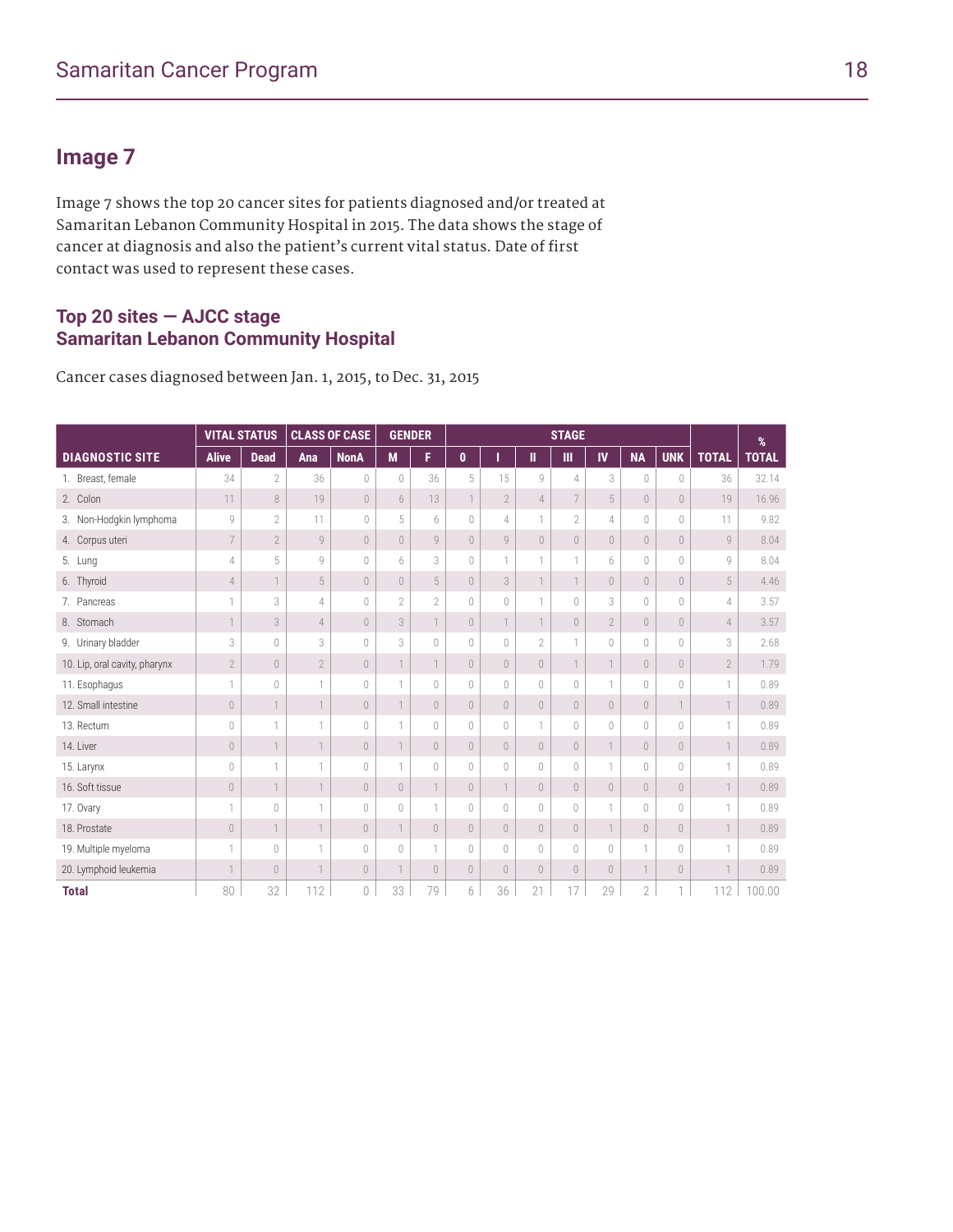Image 8 shows the top 15 cancer sites for patients diagnosed and/or treated at Samaritan North Lincoln Hospital in 2015. The data shows the stage of cancer at diagnosis and also the patient's current vital status. Date of first contact was used to represent these cases.

#### **Top 15 sites — AJCC stage Samaritan North Lincoln Hospital**

|                              | <b>VITAL STATUS</b> |                  |                | <b>CLASS OF CASE</b><br><b>GENDER</b> |                          |                | <b>STAGE</b>     |                  |                  |                  |                |                |                |                 | $\frac{9}{6}$ |
|------------------------------|---------------------|------------------|----------------|---------------------------------------|--------------------------|----------------|------------------|------------------|------------------|------------------|----------------|----------------|----------------|-----------------|---------------|
| <b>DIAGNOSTIC SITE</b>       | <b>Alive</b>        | <b>Dead</b>      | Ana            | <b>NonA</b>                           | M                        | F              | $\bf{0}$         |                  | Ш                | Ш                | IV             | <b>NA</b>      | <b>UNK</b>     | <b>TOTAL</b>    | <b>TOTAL</b>  |
| 1. Breast, female            | 19                  | $\mathbf{1}$     | 20             | $\bigcap$                             | $\cap$                   | 20             | 3                | 13               | $\overline{2}$   |                  | $\overline{1}$ | $\cup$         | $\Omega$       | 20              | 37.74         |
| 2. Colon                     | 5                   | $\overline{2}$   | $\overline{7}$ | $\left( \right)$                      | $\overline{4}$           | 3              | $\overline{2}$   | $\overline{0}$   | $\mathbf{1}$     | $\overline{2}$   | $\overline{2}$ | $\Omega$       | $\overline{0}$ | $7\overline{ }$ | 13.21         |
| 3. Lung                      | $\cup$              | 5                | 5              | $\left( \right)$                      |                          | 4              | $\bigcap$        | $\cup$           | $\left( \right)$ | $\overline{2}$   | 3              | $\bigcap$      | 0              | 5               | 9.43          |
| 4. Rectum                    |                     | $\overline{2}$   | 3              | $\Omega$                              | $\overline{\mathcal{E}}$ | $\Omega$       | $\Omega$         | $\mathbf{1}$     | $\bigcap$        |                  |                | $\theta$       | $\overline{0}$ | 3               | 5.66          |
| 5. Cervix                    | 3                   | $\left( \right)$ | 3              | $\left( \right)$                      | $\bigcap$                | 3              | $\left( \right)$ | $\overline{2}$   | $\bigcap$        |                  | $\bigcap$      | $\Omega$       | $\Omega$       | 3               | 5.66          |
| 6. Urinary bladder           | $\mathbf{2}$        | $\overline{0}$   | $\gamma$       | $\Omega$                              | $\gamma$                 | $\Omega$       | $\mathbf{1}$     | $\mathbf{1}$     | $\bigcap$        | $\Omega$         | $\Omega$       | $\theta$       | $\overline{0}$ | $\mathfrak{D}$  | 3.77          |
| 7. Thyroid                   | $\overline{2}$      | $\left( \right)$ | $\gamma$       | $\bigcap$                             | $\bigcap$                | $\overline{2}$ | $\Omega$         | $\mathbf{1}$     | $\bigcap$        | 1                | $\bigcap$      | $\bigcap$      | $\Omega$       | $\overline{2}$  | 3.77          |
| 8. Anus                      |                     | 1                | $\gamma$       | $\theta$                              | $\overline{0}$           | $\overline{2}$ | $\overline{0}$   | $\mathbf{1}$     |                  | $\bigcap$        | $\overline{0}$ | $\mathbb O$    | $\overline{0}$ | $\overline{2}$  | 3.77          |
| 9. Lip, oral cavity, pharynx | $\overline{2}$      | $\theta$         | $\gamma$       | $\cup$                                | $\overline{2}$           | $\cup$         | $\bigcap$        | $\mathbf{1}$     | $\mathbf{0}$     | $\cup$           |                | $\bigcap$      | $\cup$         | $\overline{2}$  | 3.77          |
| 10. Pancreas                 | $\overline{0}$      | $\overline{2}$   | $\overline{2}$ | $\Omega$                              | $\Omega$                 | $\overline{2}$ | $\overline{0}$   | $\mathbf{1}$     | $\overline{0}$   | $\Omega$         |                | $\overline{0}$ | $\overline{0}$ | $\overline{2}$  | 3.77          |
| 11. Liver                    | $\overline{0}$      | 1                | 1              | $\cup$                                |                          | $\cup$         | $\bigcap$        | 1                | $\cup$           | $\left( \right)$ | $\bigcap$      | $\bigcap$      | $\cup$         |                 | 1.89          |
| 12. Non-Hodgkin lymphoma     |                     | $\theta$         | 1              | $\bigcap$                             |                          | $\Omega$       | $\theta$         | $\overline{0}$   | $\bigcap$        | $\Omega$         |                | $\bigcap$      | $\overline{0}$ |                 | 1.89          |
| 13. Kidney                   |                     | $\Omega$         |                | $\left( \right)$                      | $\bigcap$                |                | $\cup$           |                  | $\cup$           | $\bigcap$        | $\bigcap$      | $\cup$         | $\cup$         |                 | 1.89          |
| 14. Corpus uteri             |                     | $\theta$         | $\mathbf{1}$   | $\bigcap$                             | $\Omega$                 |                | $\theta$         | $\overline{0}$   | $\Omega$         | $\mathbf{1}$     | $\Omega$       | $\overline{0}$ | $\overline{0}$ |                 | 1.89          |
| 15. Lymphoid leukemia        |                     | $\theta$         | 1              | $\left( \right)$                      |                          | $\Omega$       | $\theta$         | $\left( \right)$ | $\left( \right)$ | $\cup$           | $\bigcap$      | $\cup$         | 1              | 1               | 1.89          |
| <b>Total</b>                 | 39                  | 14               | 53             | $\sqrt{a}$                            | 15                       | 38             | 6                | 23               | 4                | 9                | 10             | $\theta$       | 1.             | 53              | 100.00        |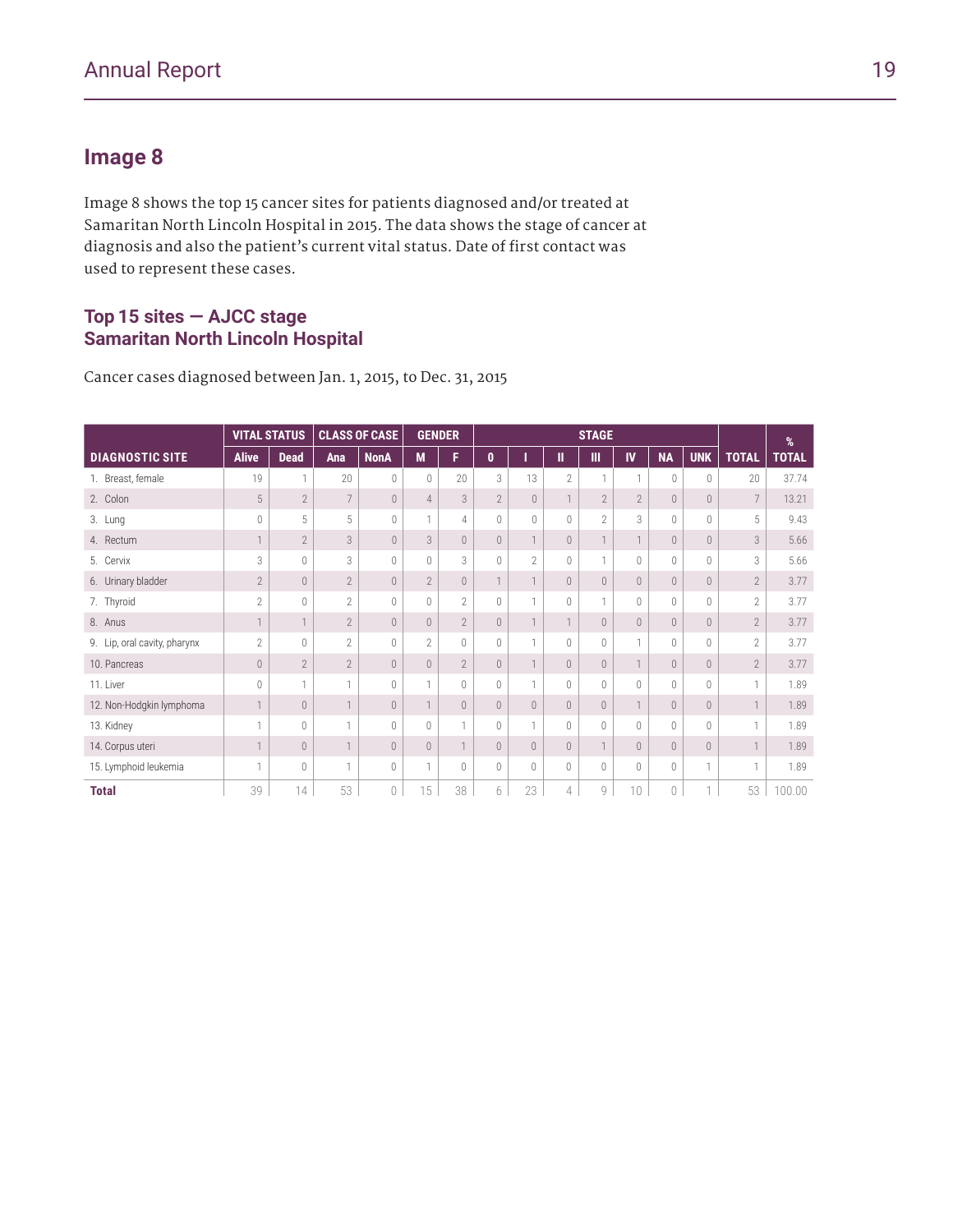Image 9 shows the top 15 cancer sites for patients diagnosed and/or treated at Samaritan Pacific Communities Hospital in 2015. The data shows the stage of cancer at diagnosis and also the patient's current vital status. Date of first contact was used to represent these cases.

#### **Top 15 sites — AJCC stage Samaritan Pacific Communities Hospital**

|                                   | <b>VITAL STATUS</b> | <b>CLASS OF CASE</b> |                | <b>GENDER</b>  |                |                |                  |                | %              |                |                 |                |                  |                |              |
|-----------------------------------|---------------------|----------------------|----------------|----------------|----------------|----------------|------------------|----------------|----------------|----------------|-----------------|----------------|------------------|----------------|--------------|
| <b>DIAGNOSTIC SITE</b>            | <b>Alive</b>        | <b>Dead</b>          | Ana            | <b>NonA</b>    | M              | F              | $\bf{0}$         |                | Ш              | Ш              | IV              | <b>NA</b>      | <b>UNK</b>       | <b>TOTAL</b>   | <b>TOTAL</b> |
| 1. Breast, female                 | 17                  | 3                    | 20             | $\cap$         | $\Omega$       | 20             | 1                | 7              | 7              | $\overline{2}$ | 3               | $\bigcap$      | $\left( \right)$ | 20             | 31.25        |
| 2. Lung                           | $\overline{2}$      | 8                    | 10             | $\Omega$       | 6              | $\overline{4}$ | $\Omega$         |                | 1              | $\overline{2}$ | $6\overline{6}$ | $\Omega$       | $\Omega$         | 10             | 15.63        |
| 3. Pancreas                       | $\bigcap$           | 6                    | 6              | $\bigcap$      | $\overline{4}$ | $\overline{2}$ | $\left( \right)$ | $\bigcap$      | $\Omega$       |                | 5               | $\bigcap$      | $\bigcap$        | 6              | 9.38         |
| 4. Colon                          | 5                   | $\theta$             | 5              | $\overline{0}$ | 1              | $\overline{4}$ | $\theta$         |                | 3              |                | $\theta$        | $\overline{0}$ | $\theta$         | 5              | 7.81         |
| 5. Corpus uteri                   | 3                   | $\overline{2}$       | 5              | $\Omega$       | $\cup$         | 5              | $\left( \right)$ | 3              | $\bigcap$      | $\cup$         | $\overline{2}$  | $\cup$         | $\cup$           | 5              | 7.81         |
| 6. Urinary bladder                | $\overline{2}$      | $\mathbf{1}$         | 3              | $\overline{0}$ | 3              | $\overline{0}$ | $\overline{0}$   | 1              | $\overline{1}$ | $\overline{0}$ | $\mathbf 1$     | $\overline{0}$ | $\overline{0}$   | 3              | 4.69         |
| 7. Kidney                         | $\overline{2}$      | 1                    | 3              | $\cup$         | $\overline{2}$ | 1              | $\bigcap$        | 1              | $\bigcap$      | $\cup$         | $\overline{2}$  | $\cup$         | $\left( \right)$ | 3              | 4.69         |
| 8. Myeloid and monocytic leukemia | $\overline{2}$      | $\theta$             | $\overline{2}$ | $\Omega$       | $\mathbf{1}$   | 1              | $\bigcap$        | $\overline{0}$ | $\overline{0}$ | $\overline{0}$ | $\Omega$        | $\overline{2}$ | $\theta$         | $\overline{2}$ | 3.13         |
| 9. Non-Hodgkin lymphoma           | $\bigcap$           | $\mathbf{2}$         | $\overline{2}$ | $\bigcap$      | 1              | 1              | $\bigcap$        |                | $\cup$         | $\overline{0}$ |                 | $\bigcap$      | $\left( \right)$ | $\overline{2}$ | 3.13         |
| 10. Rectum                        |                     | 1                    | $\overline{2}$ | $\overline{0}$ | 1              | 1              | $\theta$         | $\overline{0}$ | $\mathbf 1$    | $\overline{0}$ |                 | $\Omega$       | $\overline{0}$   | $\overline{2}$ | 3.13         |
| 11. Lip, oral cavity, pharynx     | $\gamma$            | $\cup$               | $\mathbf{2}$   | $\cup$         | 1              | 1              | $\cup$           |                | $\cup$         | $\overline{0}$ |                 | $\bigcap$      | $\left( \right)$ | $\gamma$       | 3.13         |
| 12. Anus                          | $\Omega$            | 1                    | $\mathbf{1}$   | $\overline{0}$ | $\mathbf 1$    | 0              | $\mathbb O$      | $\overline{0}$ | $\mathbb O$    |                | $\mathbf{0}$    | $\theta$       | $\theta$         | $\mathbf{1}$   | 1.56         |
| 13. Lymphoid leukemia             |                     | $\mathbf{0}$         | 1              | 0              | $\overline{1}$ | 0              | $\bigcap$        | $\cup$         | $\cup$         |                | $\bigcap$       | $\cup$         | $\bigcap$        |                | 1.56         |
| 14. Prostate                      |                     | $\overline{0}$       | $\mathbf{1}$   | $\overline{0}$ | $\mathbf{1}$   | $\overline{0}$ | $\Omega$         | $\Omega$       | $\theta$       |                | $\Omega$        | $\Omega$       | $\bigcap$        | $\mathbf{1}$   | 1.56         |
| 15. Thyroid                       |                     | $\cup$               | 1              | $\bigcap$      | 1              | 0              | $\bigcap$        |                | $\Omega$       | $\bigcap$      | $\bigcap$       | $\bigcap$      | $\bigcap$        |                | 1.56         |
| <b>Total</b>                      | 39                  | 25                   | 64             | 0              | 24             | 40             | 1                | 17             | 13             | 9              | 22              | $\overline{2}$ | $\overline{0}$   | 64             | 100.00       |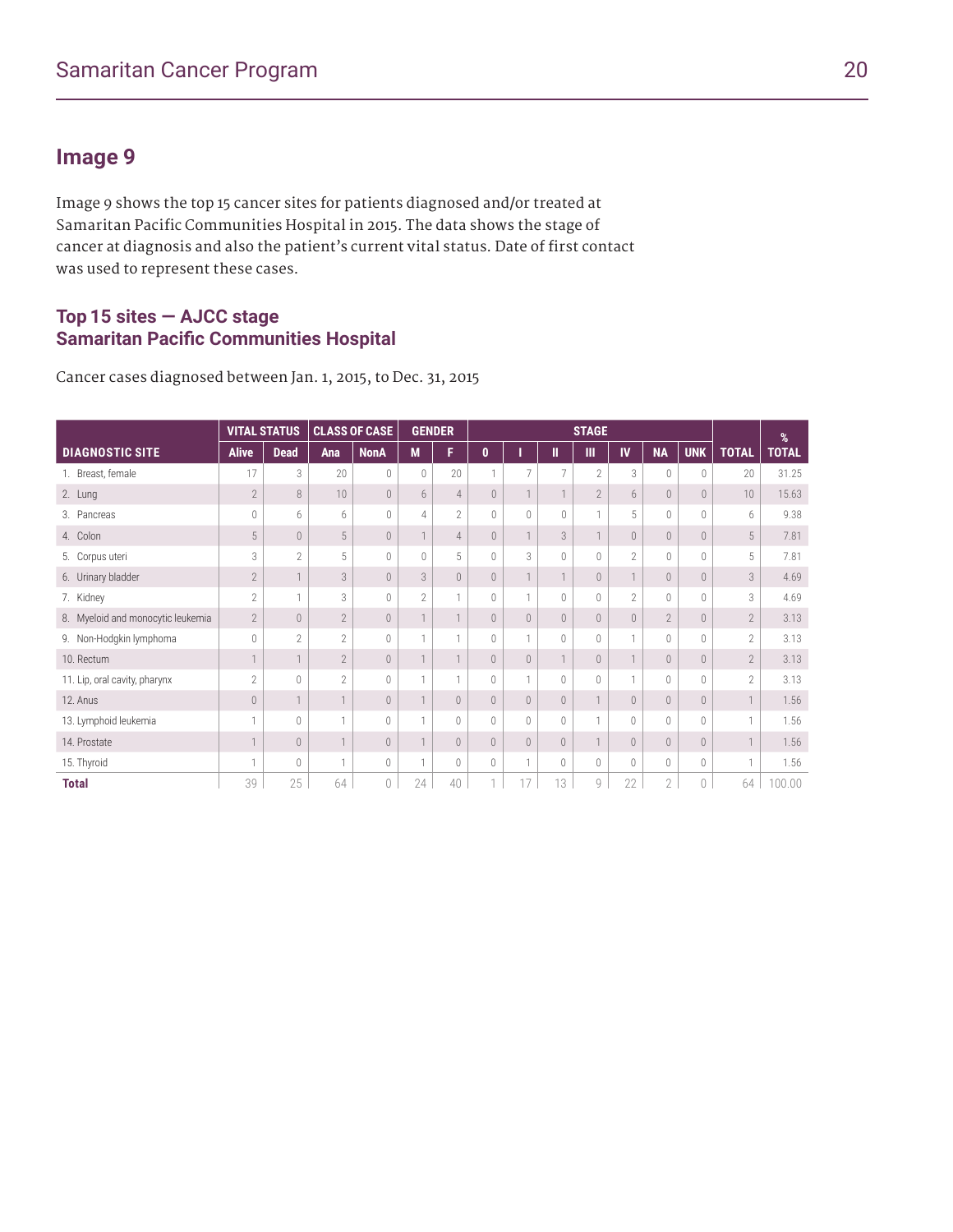## Annual Report 21